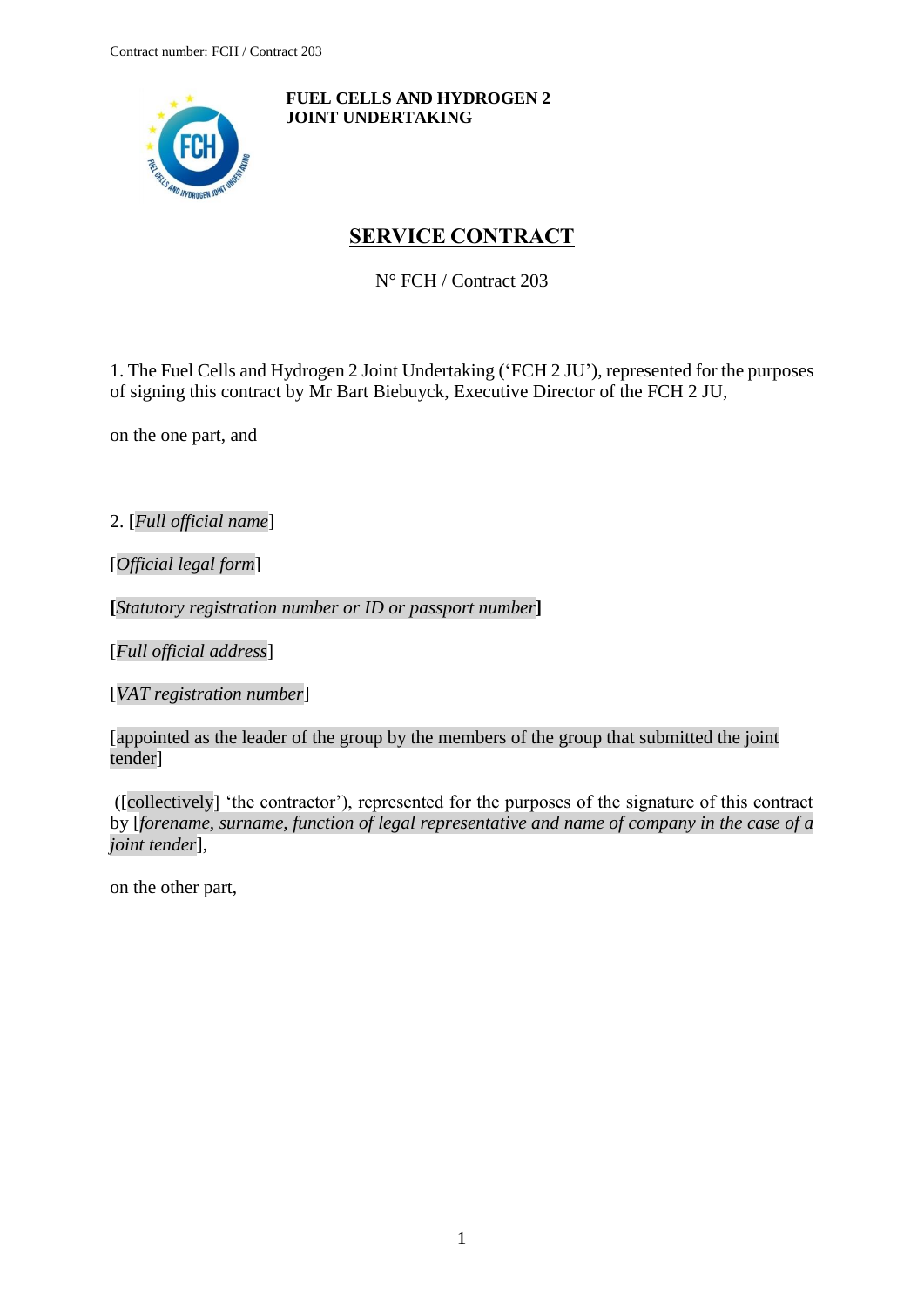### HAVE AGREED

to the **special conditions,** the **general conditions for service contracts** and the following annexes:

- **Annex I –** Tender specifications (reference No FCH JU 2018 D4624)
- **Annex II** Contractor's tender (reference No [*complete*] of [*insert date*])
- **Annex III - (**in case of joint tender) Power(s) of Attorney, signed by each member in the consortium

which form an integral part of this contract ('the contract').

This contract sets out the obligations of the parties during and after the duration of this contract.

All documents issued by the contractor (end-user agreements, general terms and conditions, etc.) except its tender are held inapplicable, unless explicitly mentioned in the special conditions of this contract. In all circumstances, in the event of contradiction between this contract and documents issued by the contractor, this contract prevails, regardless of any provision to the contrary in the contractor's documents.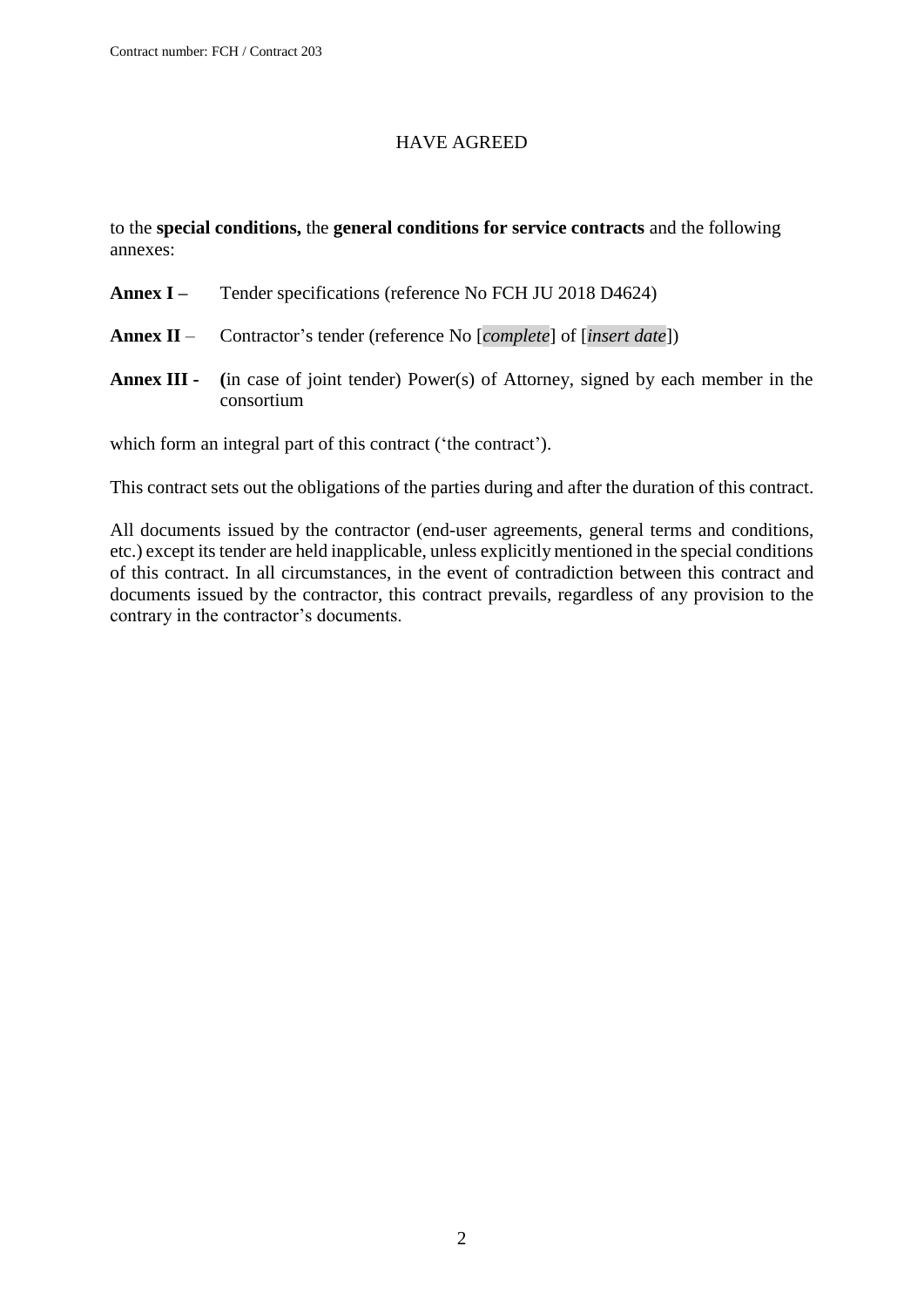# **TABLE OF CONTENTS**

<span id="page-2-0"></span>

| I.10.3. Provision of list of pre-existing rights and documentary evidence 10 |  |
|------------------------------------------------------------------------------|--|
|                                                                              |  |
|                                                                              |  |
| II. GENERAL CONDITIONS FOR THE SERVICE CONTRACT  12                          |  |
|                                                                              |  |
|                                                                              |  |
|                                                                              |  |
|                                                                              |  |
|                                                                              |  |
|                                                                              |  |
|                                                                              |  |
|                                                                              |  |
|                                                                              |  |
|                                                                              |  |
|                                                                              |  |
| II.7. Conflict of interest and professional conflicting interests  18        |  |
|                                                                              |  |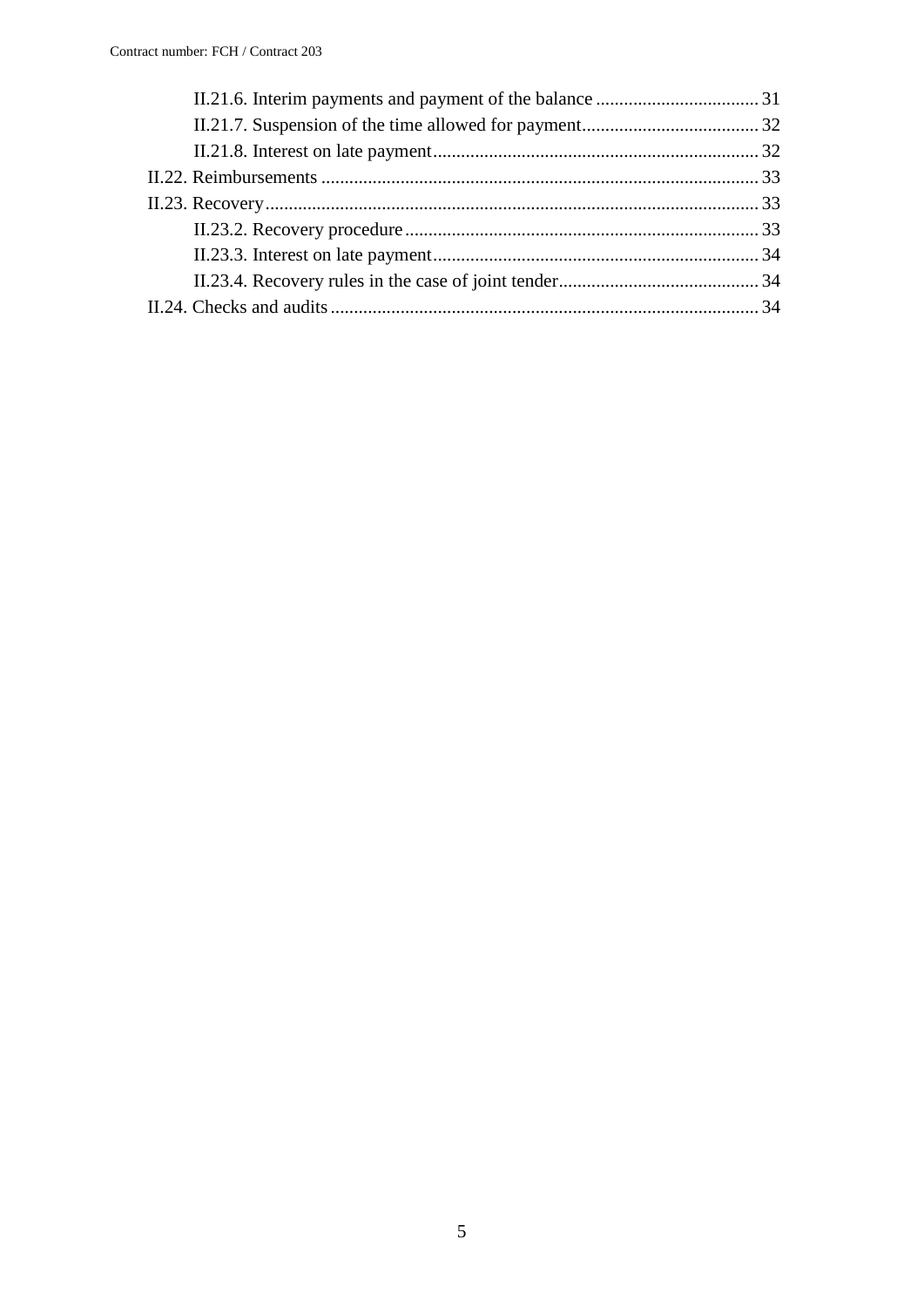# **I. SPECIAL CONDITIONS**

# <span id="page-5-0"></span>**I.1. ORDER OF PRIORITY OF PROVISIONS**

<span id="page-5-1"></span>If there is any conflict between different provisions in this contract, the following rules must be applied:

- (a) The provisions set out in the special conditions take precedence over those in the other parts of the contract.
- (b) The provisions set out in the general conditions take precedence over those in the other annexes.
- (c) The provisions set out in the tender specifications (Annex I) take precedence over those in the tender (Annex II).

# **I.2. SUBJECT MATTER**

<span id="page-5-2"></span>The subject matter of the contract is a study on *EU hydrogen roadmap, impacts and added value*, as described in Annex I to this contract.

# **I.3. ENTRY INTO FORCE AND DURATION**

- <span id="page-5-3"></span>**I.3.1** The contract enters into force on the date on which the last party signs it.
- **I.3.2** The performance of the contract cannot start before its entry into force.
- **I.3.3** The duration of the performance of the contract must not exceed 6 months. Performance of the contract starts from the date of entry into force of the contract.

<span id="page-5-4"></span>The period of performance of the contract may be extended only with the express written agreement of the parties before the expiration of such period.

# **I.4. PRICE**

# <span id="page-5-5"></span>**I.4.1. Price of the contract and maximum amount**

The maximum total amount to be paid by the FCH 2 JU under the contract shall be EUR [...] covering all tasks executed.

### **I.4.2. Price revision index**

<span id="page-5-6"></span>Price revision is not applicable to this contract.

### **I.4.3. Reimbursement of expenses**

<span id="page-5-8"></span><span id="page-5-7"></span>Reimbursement of expenses is not applicable to this contract.

### **I.5. PAYMENT ARRANGEMENTS**

### <span id="page-5-9"></span>**I.5.1. Pre-financing**

Pre-financing is not applicable to this contract.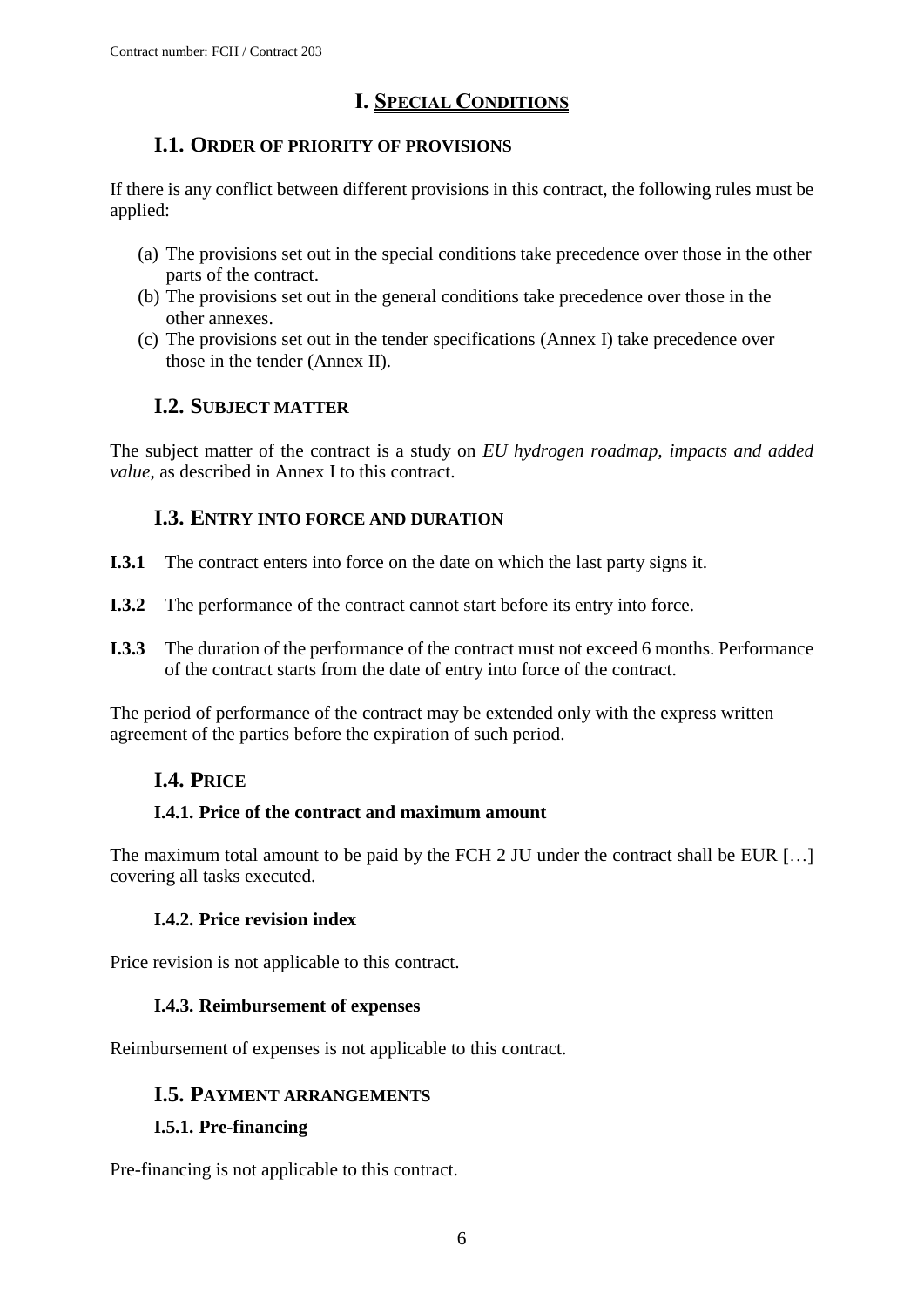# **I.5.2. Interim payment**

<span id="page-6-1"></span><span id="page-6-0"></span>1. The contractor (or leader in the case of a joint tender) may claim one interim payment equalling in total to 50% of the price referred to in Article I.4.1 in accordance with Article II.21.6 and the terms set out in Annex I.

The contractor must send an invoice by email for [fch.invoices@ec.europa.eu](mailto:fch.invoices@ec.europa.eu) for each interim payment as provided for in the tender specifications, accompanied by the following:

- (a) a list of all *pre-existing rights* to the *results* or parts of the *results* or a declaration stating that there are no such *pre-existing rights*, as provided for in Article II.13.4;
- (b) the interim deliverables as specified in the Tender specifications

2. The contracting authority must approve any submitted documents or deliverables and pay within 30 days from receipt of the invoice.

3. If the contracting authority has observations to make, it must send them to the contractor (or leader in the case of a joint tender) and suspend the time limit for payment in accordance with Article II.21.7. The contractor (or leader in case of a joint tender) has 30 days to submit additional information or corrections or a new version of the documents if the contracting authority requires it.

4. The contracting authority must give its approval and pay within the remainder of the timelimit indicated in point (2) unless it rejects partially or fully the submitted documents or deliverables.

# **I.5.3. Payment of the balance**

1. The contractor (or leader in the case of a joint tender) may claim the payment of the balance in accordance with Article II.21.6.

The contractor (or leader in the case of a joint tender) must send an invoice by email to [fch.invoices@fch.europa.eu](mailto:fch.invoices@fch.europa.eu) for payment of the balance due under the contract, as provided for in the tender specifications and accompanied by the following:

- (a) a list of all *pre-existing rights* to the *results* or parts of the *results* or a declaration stating that there are no such *pre-existing rights*, as provided for in Article II.13.4;
- (b) the deliverables as specified in the tender specifications;

2. The contracting authority must approve the submitted documents or deliverables and pay within 30 days from receipt of the invoice.

3. If the contracting authority has observations to make, it must send them to the contractor (or leader in the case of a joint tender) and suspend the time limit for payment in accordance with Article II.21.7.

The contractor (or leader in the case of a joint tender) has 30 days to submit additional information or corrections or a new version of the documents if the contracting authority requires it.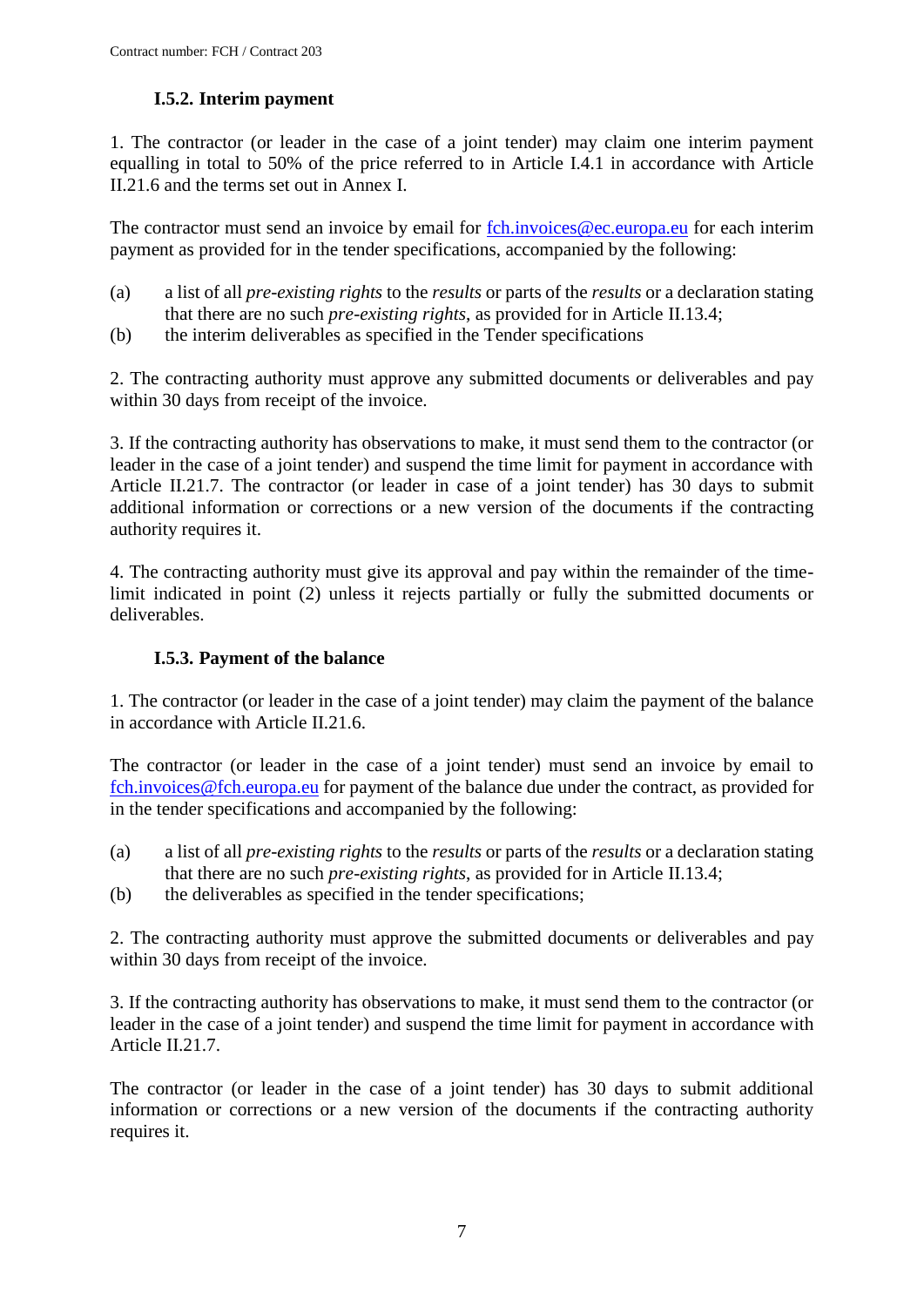4. The contracting authority must give its approval and pay within the remainder of the timelimit indicated in point (2.) unless it rejects partially or fully the submitted documents or deliverables.]

\*\*\*

### *[Option: for contractors for which VAT is due in Belgium]*

[In Belgium, use of this contract constitutes a request for VAT exemption No 450, Article 42, paragraph 3.3 of the VAT code (circular 2/1978), provided the invoice includes the statement: 'Exonération de la TVA, Article 42, paragraphe 3.3 du code de la TVA (circulaire 2/1978)'.]

#### *[Option: for contractors for which VAT is due in Luxembourg]*

[In Luxembourg, the contractor must include the following statement in the invoices: "Commande destinée à l'usage officiel de l'Union européenne. Exonération de la TVA Article 43 § 1 k 2ème tiret de la loi modifiée du 12.02.79. 'In the case of intra-Community purchases, the statement to be included in the invoices is: "For the official use of the European Union. VAT Exemption / European Union/ Article 151 of Council Directive 2006/112/EC.']

# **I.6. GUARANTEES**

<span id="page-7-1"></span><span id="page-7-0"></span>Guarantees are not applicable to this contract.

#### **I.6.1. Performance guarantee**

<span id="page-7-2"></span>Performance guarantee is not applicable to this contract.

### **I.6.2. Retention money guarantee**

<span id="page-7-3"></span>Retention money guarantee is not applicable to this contract.

# **I.7. BANK ACCOUNT**

Payments must be made to the contractor's (or leader's in the case of a joint tender) bank account denominated in euro, identified as follows:

Name of bank:

Full address of branch:

Exact denomination of account holder:

Full account number including bank codes:

[IBAN $<sup>1</sup>$  code:]</sup>

 $\overline{a}$ 

<sup>&</sup>lt;sup>1</sup> BIC or SWIFT code for countries with no IBAN code.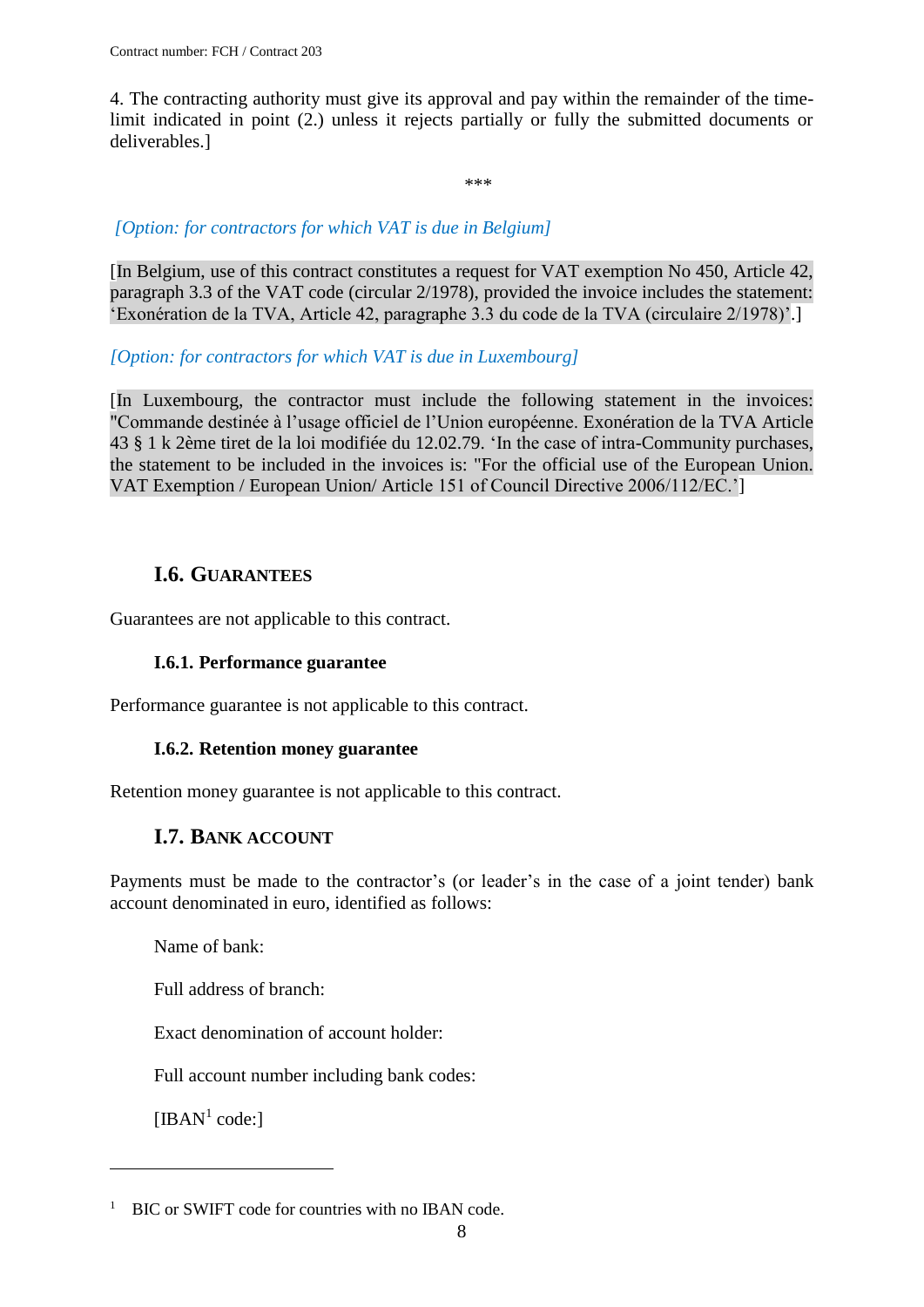# **I.8. COMMUNICATION DETAILS**

<span id="page-8-0"></span>For the purpose of this contract, communications must be sent to the following addresses:

Contracting authority:

FCH 2 JU

Avenue de la Toison d'Or 56-60

1060 Brussels

[info.procurement@fch.europa.eu](mailto:info.procurement@fch.europa.eu)

for invoices: [FCH.Invoices@fch.europa.eu](mailto:FCH.Invoices@fch.europa.eu)

Contractor (or leader in the case of a joint tender):

[*Full name*]

[*Function*]

[*Company name*]

[*Full official address*]

E-mail: [*complete*]

### **I.9. DATA CONTROLLER**

<span id="page-8-2"></span><span id="page-8-1"></span>For the purpose of Article II.9, the data controller is the Executive Director of FCH 2 JU.

# **I.10. EXPLOITATION OF THE RESULTS OF THE CONTRACT**

### <span id="page-8-3"></span>**I.10.1. Detailed list of modes of exploitation of the results**

In accordance with Article II.13.1 whereby the FCH 2 JU acquires ownership of the *results* as defined in this contract, including the tender specifications, these *results* may be used for any of the following modes of exploitation:

- (a) use for its own purposes:
	- making available to the staff of the FCH 2 JU;
	- making available to the persons and entities working for the contracting authority or cooperating with it, including contractors, subcontractors whether legal or natural persons, Union institutions, agencies and bodies, Member States' institutions;
	- installing, uploading, processing;
	- arranging, compiling, combining, retrieving;
	- copying, reproducing in whole or in part and in unlimited number of copies.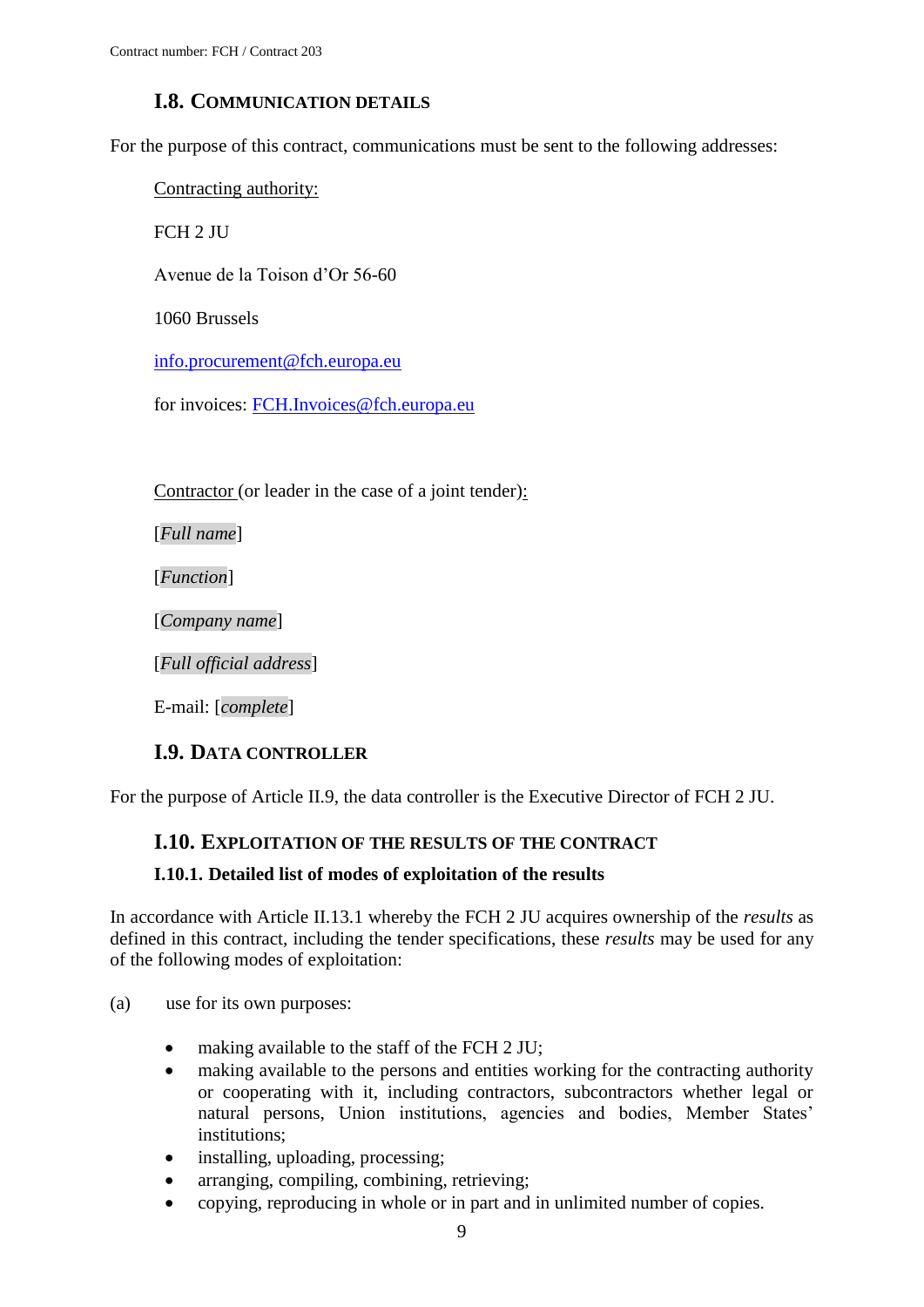(b) distribution to the public in hard copies, in electronic or digital format, on the internet including social networks as a downloadable or non-downloadable file;

(c) communication through press information services;

(d) inclusion in widely accessible databases or indexes, such as via 'open access' or 'open data' portals, or similar repositories, whether freely accessible or accessible only upon subscription;

(e) modifications by the FCH 2 JU or by a third party in the name of the FCH 2 JU, including:

- shortening;
- summarising;
- modifying the content, the dimensions:
- making technical changes to the content (necessary correction of technical errors), adding new parts or functionalities, changing functionalities, providing third parties with additional information concerning the result (e.g. source code) with a view to making modifications;
- addition of new elements, paragraphs, titles, leads, bolds, legend, table of content, summary, graphics, subtitles, sound;
- addition of metadata, for text and data-mining purposes; addition of rightmanagement information; addition of technological protection measures;
- preparation in audio form, preparation as a presentation, animation, pictograms story, slide-show, public presentation;
- extracting a part or dividing into parts;
- translating, inserting subtitles, dubbing in different language versions:

(f) rights to authorise, license, or sub-license in case of licensed *pre-existing rights*, the modes of exploitation set out in any of the points (a) to (e) to third parties.

(g) other adaptations which the parties may later agree; in such case, the following rules apply: the contracting authority must consult the contractor. If necessary, the contractor must in turn seek the agreement of any *creator* or other right holder and must reply to the contracting authority within one month by providing its agreement, including any suggestions of modifications, free of charge. The contractor may refuse the intended modification only if a *creator* can demonstrate that the intended modification may harm his/her honour or reputation, thereby violating his/her moral rights.

### **I.10.2. Licence or transfer of pre-existing rights**

<span id="page-9-0"></span>All *pre-existing rights* incorporated in the *results*, if any, are licensed to the FCH 2 JU as set out in Article II.13.2.

### **I.10.3. Provision of list of pre-existing rights and documentary evidence**

<span id="page-9-1"></span>The contractor must provide the contracting authority with a list of *pre-existing rights* as set out in Article II.13.4 together with the invoice for payment of the balance at the latest.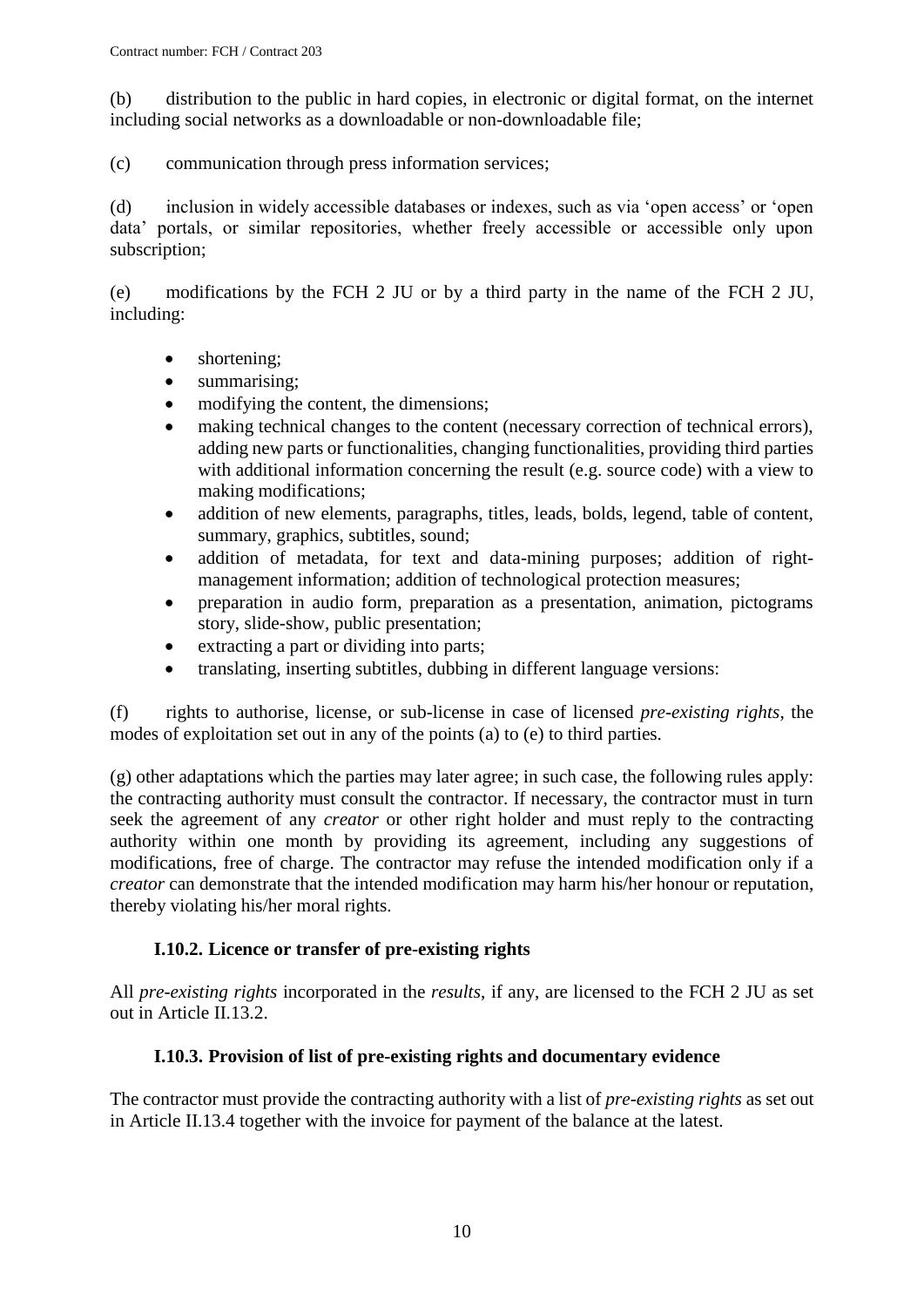### **I.11. TERMINATION BY EITHER PARTY**

<span id="page-10-0"></span>Either party may, terminate the contract by sending *formal notification* to the other party with one month written notice.

If the contract is terminated:

(a) neither party is entitled to compensation;

(b) the contractor is entitled to payment only for the services provided before termination takes effect.

<span id="page-10-1"></span>The second, third and fourth paragraphs of Article II.18.4 apply.

### **I.12. APPLICABLE LAW AND SETTLEMENT OF DISPUTES**

- **I.12.1.** The contract is governed by Union law, complemented, where necessary, by the law of Belgium.
- **I.12.2.** The courts of Brussels have exclusive jurisdiction over any dispute regarding the interpretation, application or validity of the contract.

### **SIGNATURES**

For the contractor,

For the FCH 2 JU,

[*Company name/forename/surname/position*] Bart Biebuyck

Executive Director

Signature:

Signature:\_\_\_\_\_\_\_\_\_\_\_\_\_\_\_\_\_\_\_\_\_

Done at [*place*], [*date*] Done at [*place*], [*date*]

In duplicate in English.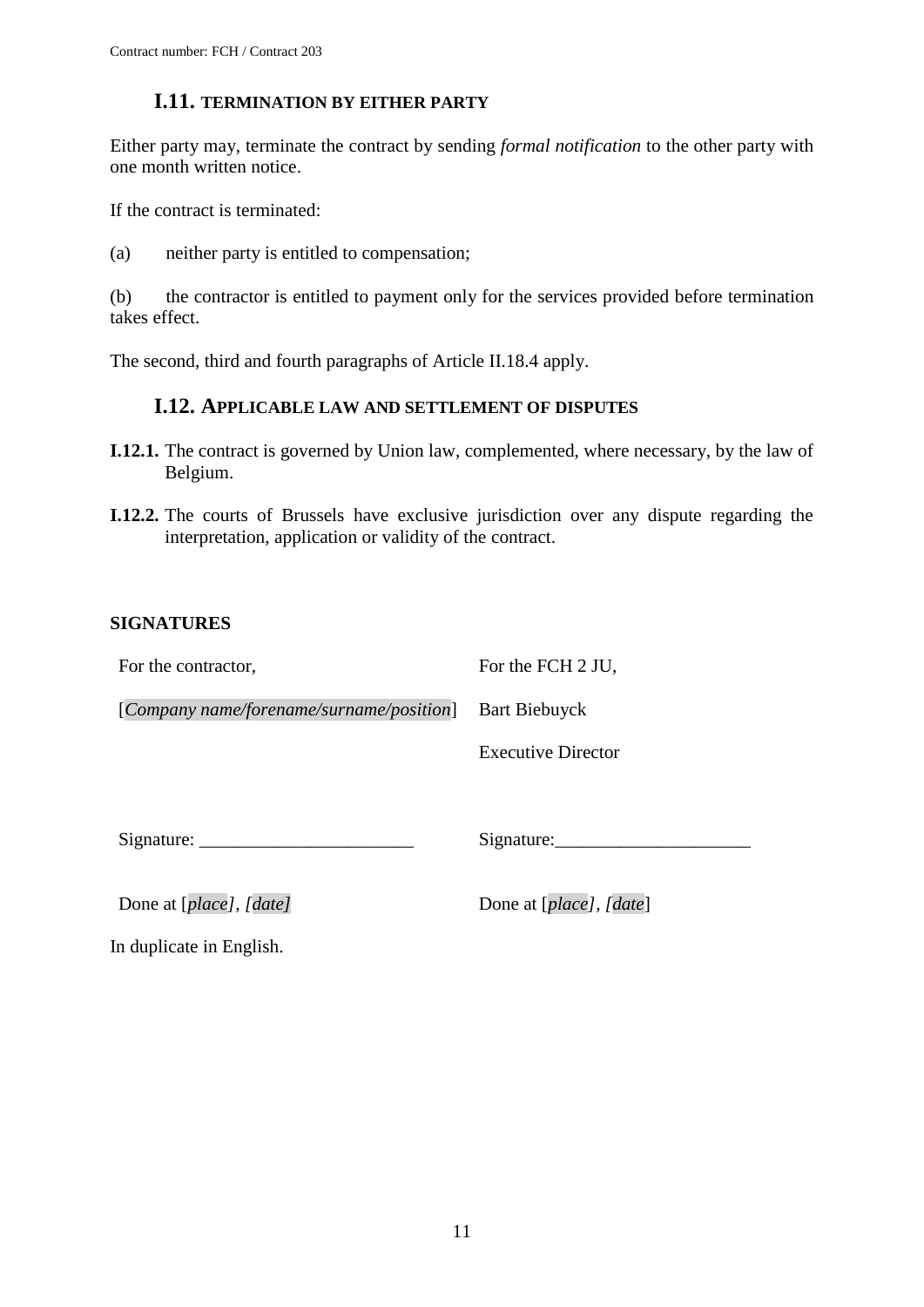# **II. GENERAL CONDITIONS FOR THE SERVICE CONTRACT**

# <span id="page-11-1"></span><span id="page-11-0"></span>**II.1. DEFINITIONS**

For the purpose of this contract, the following definitions (indicated in *italics* in the text) apply:

**'Back office'**: the internal system(s) used by the parties to process electronic invoices;

**'Confidential information or document'**: any information or document received by either party from the other or accessed by either party in the context of the *performance of the contract,* that any of the parties has identified in writing as confidential. It may not include information that is publicly available;

**'Conflict of interest'**: a situation where the impartial and objective *performance of the contract*  by the contractor is compromised for reasons involving family, emotional life, political or national affinity, economic interest, or any other shared interest with the contracting authority or any third party related to the subject matter of the contract;

**'Creator'**: means any natural person who contributes to the production of the *result*;

**'EDI message'** (electronic data interchange): a message created and exchanged through the electronic transfer, from computer to computer, of commercial and administrative data using an agreed standard;

**'e-PRIOR'**: the service-oriented communication platform that provides a series of web services and allows the exchange of standardised electronic messages and documents between the parties. This is done either through web services, with a machine-to-machine connection between the parties' *back office* systems (*EDI messages*), or through a web application (the s*upplier portal*). The Platform may be used to exchange electronic documents (e-documents) such as electronic requests for services, electronic specific contracts, and electronic acceptance of services or electronic invoices between the parties. Technical specifications (i.e. the *interface control document*), details on access and user manuals are available at the following website:

[http://ec.europa.eu/dgs/informatics/supplier\\_portal/documentation/documentation\\_en.htm](http://ec.europa.eu/dgs/informatics/supplier_portal/documentation/documentation_en.htm)

**'Force majeure'**: any unforeseeable, exceptional situation or event beyond the control of the parties that prevents either of them from fulfilling any of their obligations under the contract. The situation or event must not be attributable to error or negligence on the part of the parties or on the part of the subcontractors and must prove to be inevitable despite their exercising due diligence. Defaults of service, defects in equipment or material or delays in making them available, labour disputes, strikes and financial difficulties may not be invoked as *force majeure*, unless they stem directly from a relevant case of *force majeure*;

**'Formal notification'** (or 'formally notify'): form of communication between the parties made in writing by mail or email, which provides the sender with compelling evidence that the message was delivered to the specified recipient;

**'Fraud':** any intentional act or omission affecting the FCH 2 JU's and the Union's financial interests relating to the use or presentation of false, incorrect or incomplete statements or documents or to non-disclosure of information in violation of a specific obligation;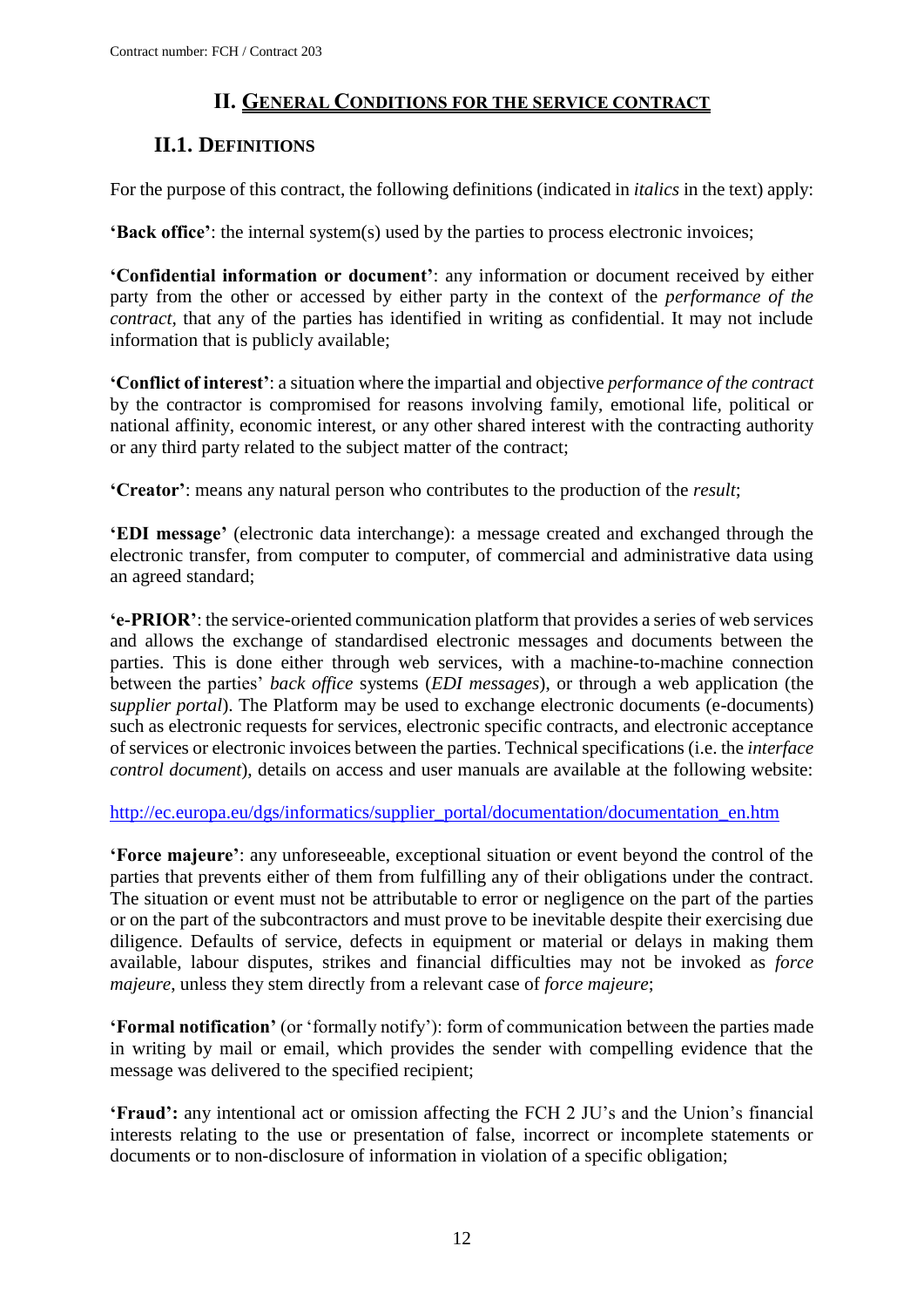**'Interface control document'**: the guideline document which lays down the technical specifications, message standards, security standards, checks of syntax and semantics, etc. to facilitate machine-to-machine connection. This document is updated on a regular basis;

**'Irregularity'**: any infringement of a provision of Union law resulting from an act or omission by an economic operator, which has, or would have, the effect of prejudicing the Union's budget.

**'Notification'** (or 'notify'): form of communication between the parties made in writing including by electronic means;

**'Performance of the contract'**: the execution of tasks and delivery of the purchased services by the contractor to the contracting authority;

**'Personnel'**: persons employed directly or indirectly or contracted by the contractor to perform the contract;

**'Pre-existing material'**: any material, document, technology or know-how which exists prior to the contractor using it for the production of a *result* in the *performance of the contract*;

**'Pre-existing right'**: any industrial and intellectual property right on *pre-existing material*; it may consist in a right of ownership, a licence right and/or right of use belonging to the contractor, the *creator*, the contracting authority as well as to any other third parties;

**'Professional conflicting interest'**: a situation in which the contractor's previous or ongoing professional activities affect its capacity to perform the contract to an appropriate quality standard.

**'Related person'**: any person who has the power to represent the contractor or to take decisions on its behalf;

**'Result'**: any intended outcome of *the performance of the contract*, whatever its form or nature, which is delivered and finally or partially approved by the contracting authority. A *result* may be further defined in this contract as a deliverable. A *result* may, in addition to materials produced by the contractor or at its request, also include *pre-existing materials*;

**'Substantial error'**: any infringement of a contract provision resulting from an act or omission, which causes or might cause a loss to the Union's budget.

**'Supplier portal'**: the *e-PRIOR* portal, which allows the contractor to exchange electronic business documents, such as invoices, through a graphical user interface; its main features can be found in the supplier portal overview document available on: [http://ec.europa.eu/dgs/informatics/supplier\\_portal/doc/um\\_supplier\\_portal\\_overview.pdf](http://ec.europa.eu/dgs/informatics/supplier_portal/doc/um_supplier_portal_overview.pdf)

### **II.2. ROLES AND RESPONSIBILITIES IN THE EVENT OF A JOINT TENDER**

<span id="page-12-0"></span>In the event of a joint tender submitted by a group of economic operators and where the group does not have legal personality or legal capacity, one member of the group is appointed as leader of the group.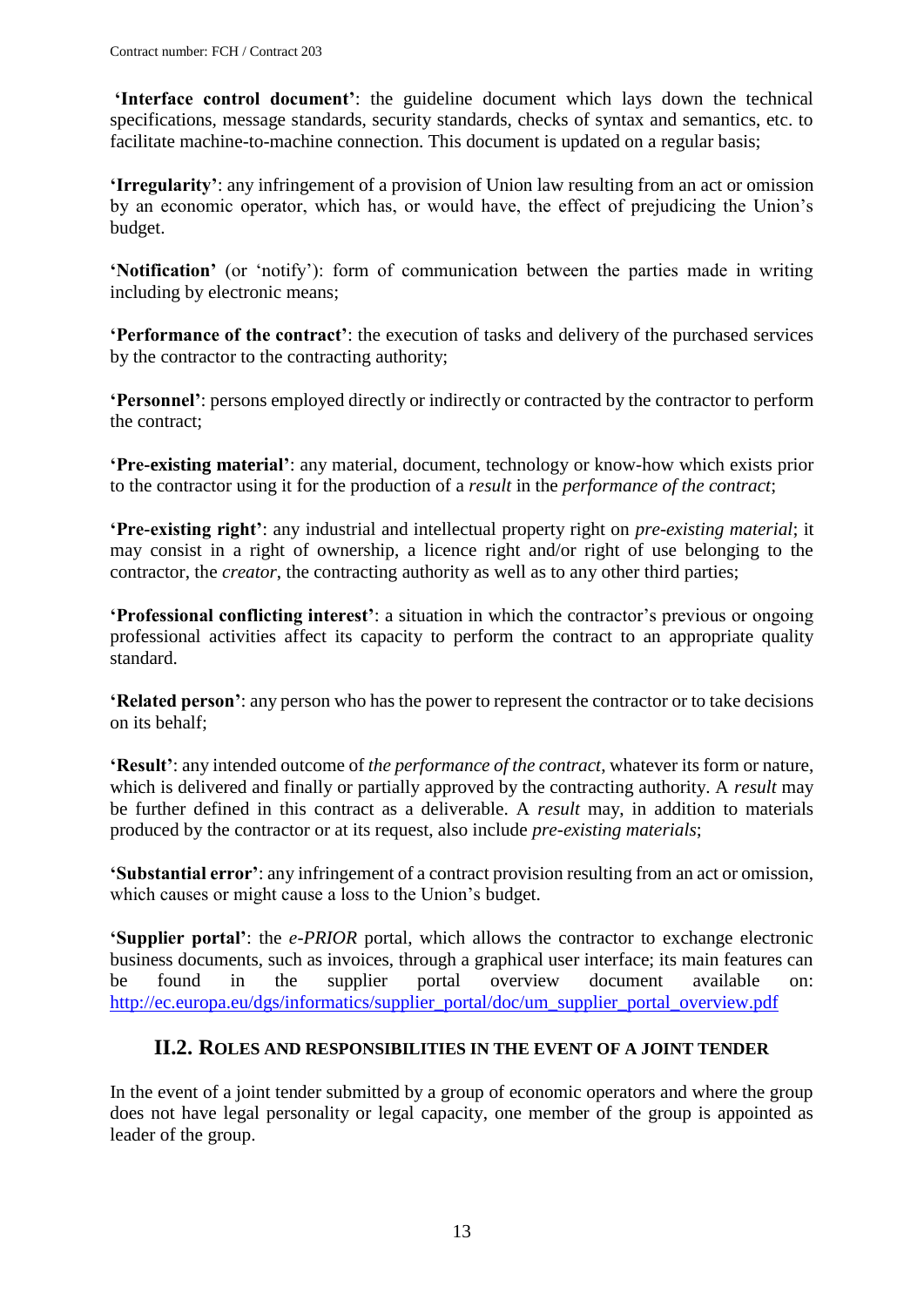# **II.3. SEVERABILITY**

<span id="page-13-0"></span>Each provision of this contract is severable and distinct from the others. If a provision is or becomes illegal, invalid or unenforceable to any extent, it must be severed from the remainder of the contract. This does not affect the legality, validity or enforceability of any other provisions of the contract, which continue in full force and effect. The illegal, invalid or unenforceable provision must be replaced by a legal, valid and enforceable substitute provision which corresponds as closely as possible with the actual intent of the parties under the illegal, invalid or unenforceable provision. The replacement of such a provision must be made in accordance with Article II.11. The contract must be interpreted as if it had contained the substitute provision as from its entry into force.

# **II.4. PERFORMANCE OF THE CONTRACT**

- <span id="page-13-1"></span>**II.4.1** The contractor must provide services of high quality standards, in accordance with the state of the art in the industry and the provisions of this contract, in particular the tender specifications and the terms of its tender.
- **II.4.2** The contractor must comply with the minimum requirements provided for in the tender specifications. This includes compliance with applicable obligations under environmental, social and labour law established by Union law, national law and collective agreements or by the international environmental, social and labour law provisions listed in Annex X to Directive  $2014/24/EU^2$ .
- **II.4.3** The contractor must obtain any permit or licence required in the State where the services are to be provided.
- **II.4.4** All periods specified in the contract are calculated in calendar days, unless otherwise specified.
- **II.4.5** The contractor must not present itself as a representative of the contracting authority and must inform third parties that it is not part of the European public service.
- **II.4.6** The contractor is responsible for the *personnel* who carry out the services and exercises its authority over its *personnel* without interference by the contracting authority. The contractor must inform its *personnel* that:
	- (a) they may not accept any direct instructions from the contracting authority; and
	- (b) their participation in providing the services does not result in any employment or contractual relationship with the contracting authority.
- **II.4.7** The contractor must ensure that the *personnel* performing the contract and any future replacement *personnel* possess the professional qualifications and experience required to provide the services, as the case may be on the basis of the selection criteria set out in the tender specifications.
- **II.4.8** At the contracting authority's reasoned request, the contractor must replace any member of *personnel* who:

 $\overline{a}$ 

<sup>2</sup> OJ L 94 of 28.03.2014, p. 65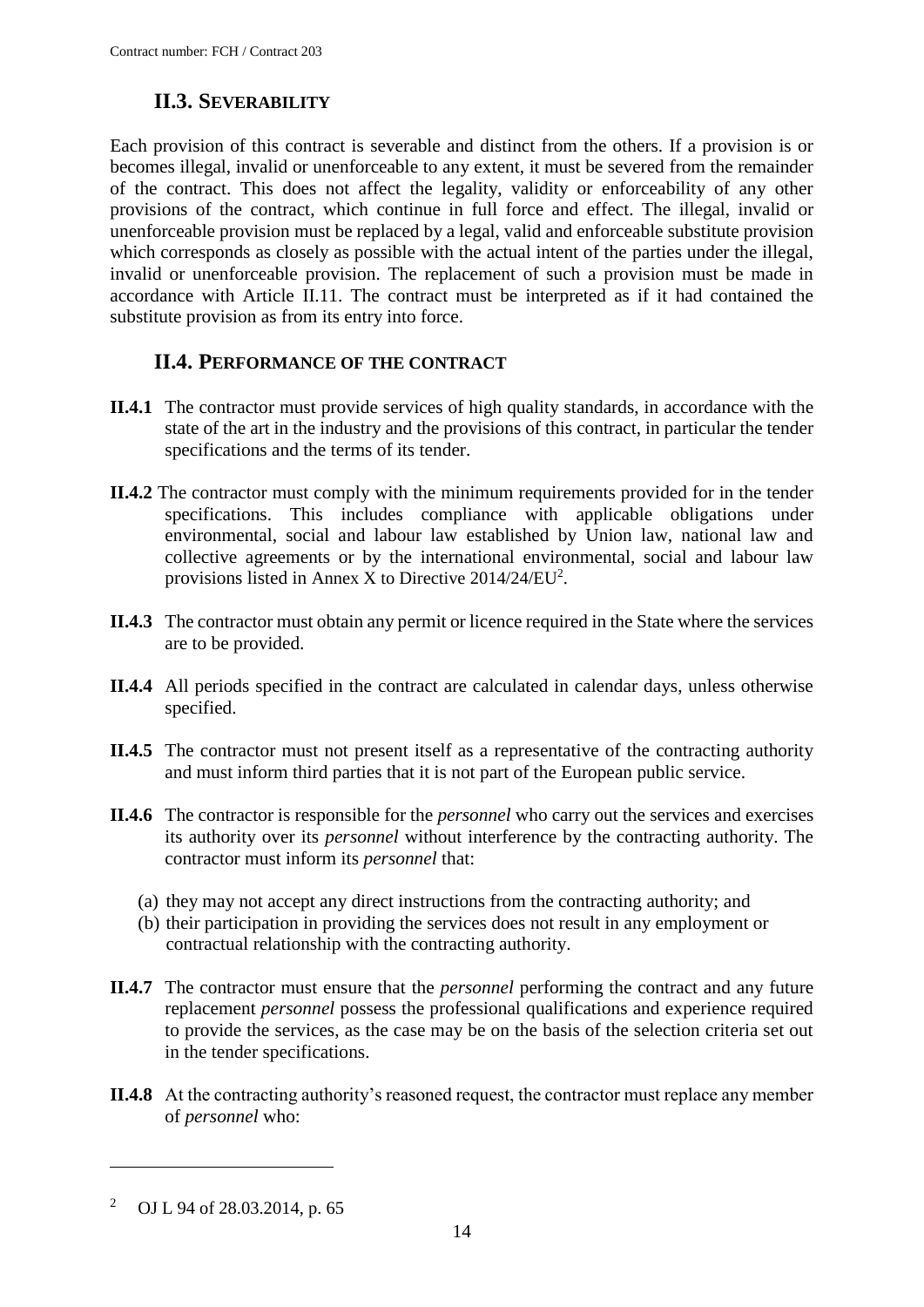- (a) does not have the expertise required to provide the services; or
- (b) has caused disruption at the premises of the contracting authority.

The contractor bears the cost of replacing its *personnel* and is responsible for any delay in providing the services resulting from the replacement of *personnel*.

**II.4.9** The contractor must record and report to the contracting authority any problem that affects its ability to provide the services. The report must describe the problem, state when it started and what action the contractor is taking to resolve it.

### <span id="page-14-0"></span>**II.5. COMMUNICATION BETWEEN THE PARTIES**

#### <span id="page-14-1"></span>**II.5.1 Form and means of communication**

Any communication of information, notices or documents under the contract must:

- (a) be made in writing in paper or electronic format in the language of the contract;
- (b) bear the contract number;
- (c) be made using the relevant communication details set out in Article I.8; and
- (d) be sent by mail, email or, for the documents specified in the special conditions, via *e-PRIOR*.

If a party requests written confirmation of an e-mail within a reasonable time, the other party must provide an original signed paper version of the communication as soon as possible.

The parties agree that any communication made by email has full legal effect and is admissible as evidence in judicial proceedings.

#### <span id="page-14-2"></span>**II.5.2 Date of communications by mail and email**

Any communication is deemed to have been made when the receiving party receives it, unless this contract refers to the date when the communication was sent.

E-mail is deemed to have been received by the receiving party on the day of dispatch of that email, provided that it is sent to the e-mail address indicated in Article I.8. The sending party must be able to prove the date of dispatch. In the event that the sending party receives a nondelivery report, it must make every effort to ensure that the other party actually receives the communication by email or mail. In such a case, the sending party is not held in breach of its obligation to send such communication within a specified deadline.

Mail sent to the contracting authority is deemed to have been received by the contracting authority on the date on which the department responsible referred to in Article I.8 registers it.

*Formal notifications* are considered to have been received by the receiving party on the date of receipt indicated in the proof received by the sending party that the message was delivered to the specified recipient.

#### <span id="page-14-3"></span>**II.5.3 Submission of e-documents via e-PRIOR**

If provided for in the special conditions, the exchange of electronic documents (e-documents) such as invoices between the parties is automated through the use of the *e-PRIOR* platform.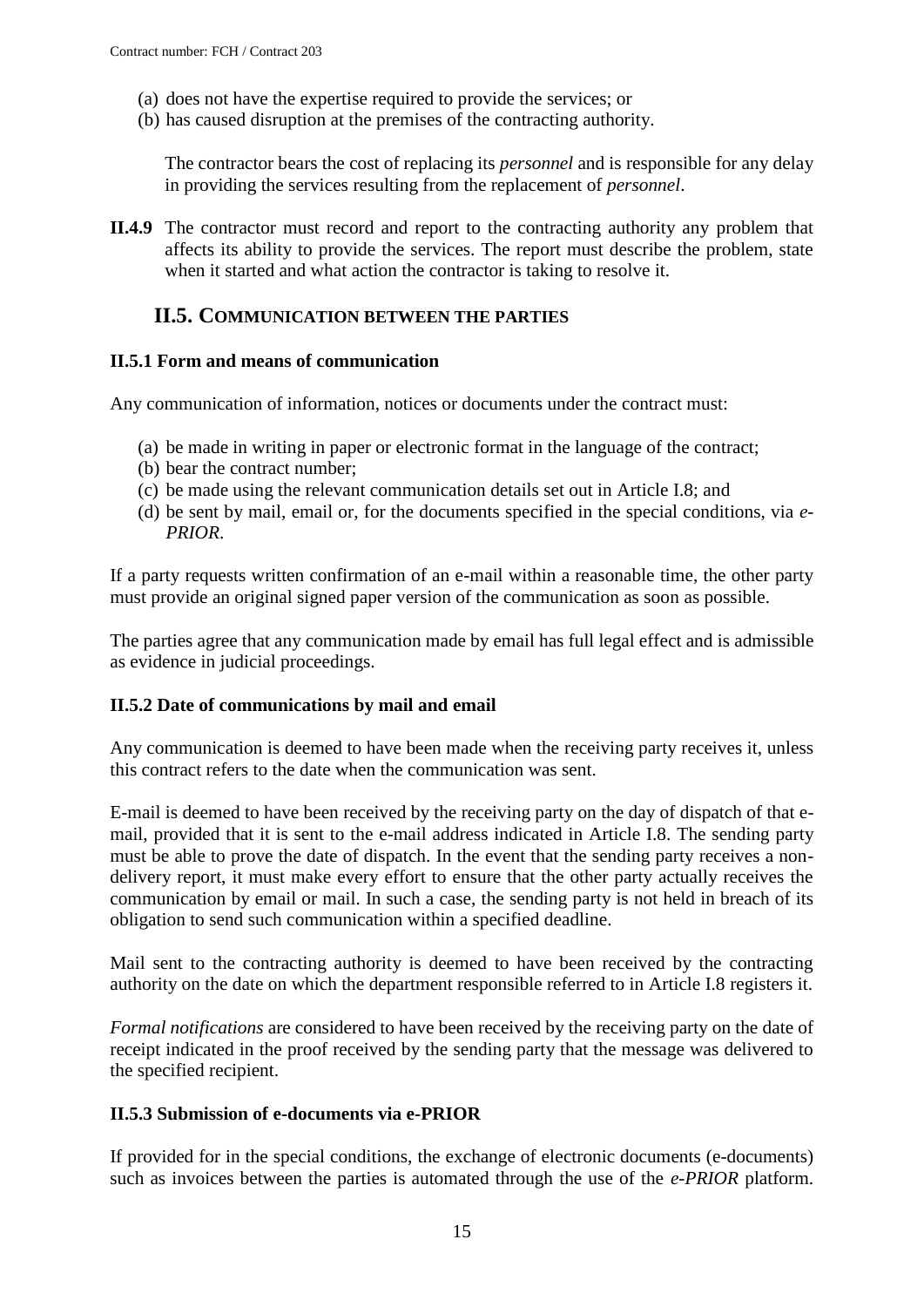This platform provides two possibilities for such exchanges: either through web services (machine-to-machine connection) or through a web application (the *supplier portal*).

The contracting authority takes the necessary measures to implement and maintain electronic systems that enable the *supplier portal* to be used effectively.

In the case of machine-to-machine connection, a direct connection is established between the parties' *back offices*. In this case, the parties take the measures necessary on their side to implement and maintain electronic systems that enable the machine-to-machine connection to be used effectively. The electronic systems are specified in the *interface control document*. The contractor (or leader in the case of a joint tender) must take the necessary technical measures to set up a machine-to-machine connection and at its own cost.

If communication via the *supplier portal* or via the web services (machine-to-machine connection) is hindered by factors beyond the control of one party, it must *notify* the other immediately and the parties must take the necessary measures to restore this communication.

If it is impossible to restore the communication within two working days, one party must *notify* the other that alternative means of communication specified in Article II.5.1 will be used until the *supplier portal* or the machine-to-machine connection is restored.

When a change in the *interface control document* requires adaptations, the contractor (or leader in the case of a joint tender) has up to six months from receipt of the *notification* to implement this change. This period can be shortened by mutual agreement of the parties. This period does not apply to urgent measures required by the security policy of the contracting authority to ensure integrity, confidentiality and non-repudiation of information and the availability of *e-PRIOR*, which must be applied immediately.

### <span id="page-15-0"></span>**II.5.4 Validity and date of e-documents**

The parties agree that any e-document, including related attachments exchanged via *e-PRIOR*:

- (a) is considered as equivalent to a paper document;
- (b) is deemed to be the original of the document;
- (c) is legally binding on the parties once an *e-PRIOR* authorised person has performed the 'sign' action in *e-PRIOR* and has full legal effect; and
- (d) constitutes evidence of the information contained in it and is admissible as evidence in judicial proceedings.

The parties expressly waive any rights to contest the validity of such a document solely on the grounds that communications between the parties occurred through *e-PRIOR* or that the document has been signed through *e-PRIOR*. If a direct connection is established between the parties' *back offices* to allow electronic transfer of documents, the parties agree that an edocument, sent as mentioned in the *interface control document*, qualifies as an *EDI message*.

If the e-document is dispatched through the *supplier portal*, it is deemed to have been legally issued or sent when the contractor (or leader in the case of a joint tender) is able to successfully submit the e-document without any error messages. The generated PDF and XML document for the e-document are considered as a proof of receipt by the contracting authority.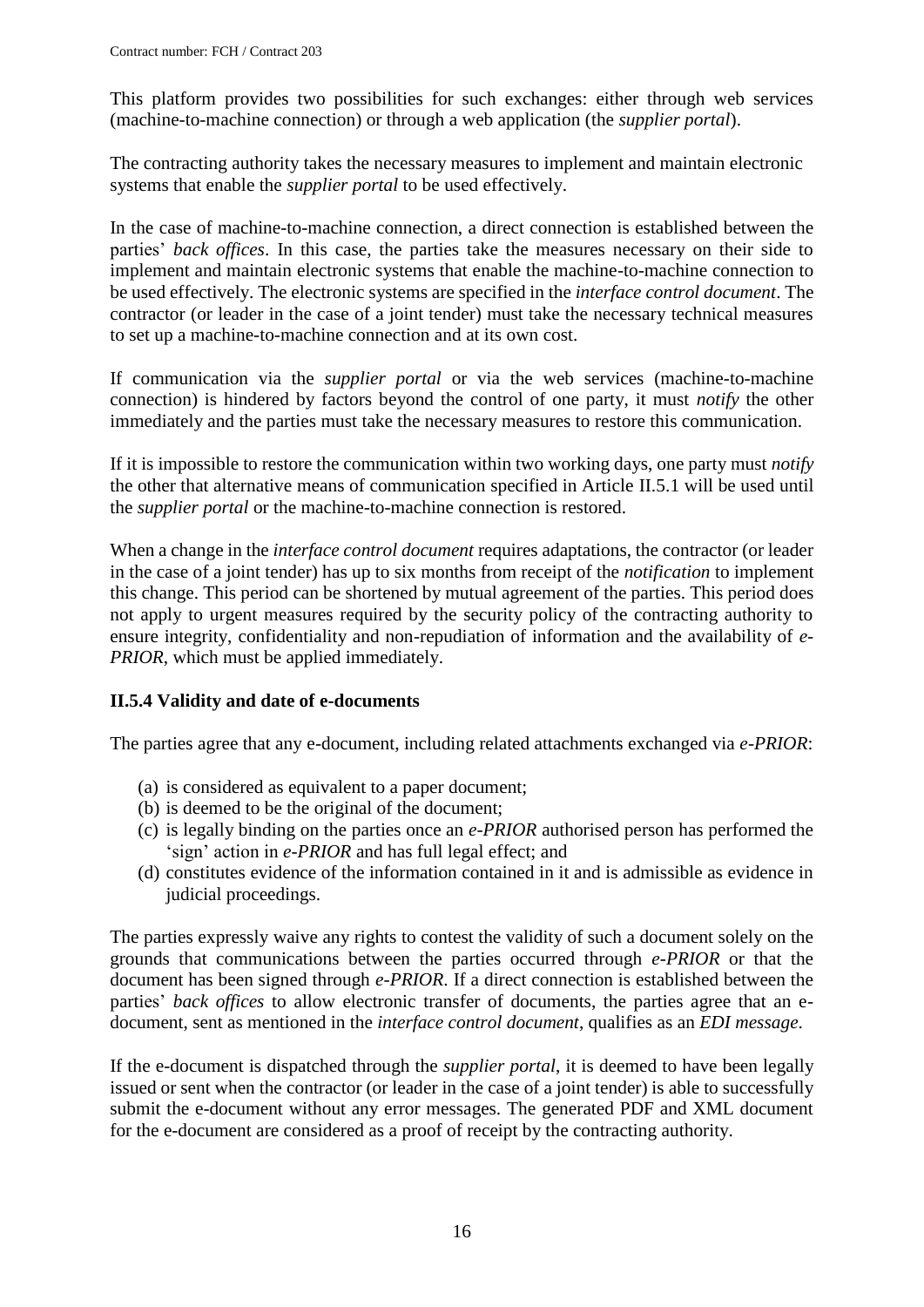In the event that an e-document is dispatched using a direct connection established between the parties' *back offices*, the e-document is deemed to have been legally issued or sent when its status is 'received' as defined in the *interface control document*.

When using the *supplier portal*, the contractor (or leader in the case of a joint tender) can download the PDF or XML message for each e-document for one year after submission. After this period, copies of the e-documents are no longer available for automatic download from the *supplier portal*.

### <span id="page-16-0"></span>**II.5.5 Authorised persons in e-PRIOR**

The contractor submits a request for each person who needs to be assigned the role of 'user' in *e-PRIOR*. These persons are identified by means of the European Communication Authentication Service (ECAS) and authorised to access and perform actions in *e-PRIOR* within the permissions of the user roles that the contracting authority has assigned to them.

User roles enabling these *e-PRIOR* authorised persons to sign legally binding documents such as specific tenders or specific contracts are granted only upon submission of supporting documents proving that the authorised person is empowered to act as a legal representative of the contractor.

# **II.6. LIABILITY**

- <span id="page-16-1"></span>**II.6.1** The contracting authority is not liable for any damage or loss caused by the contractor, including any damage or loss to third parties during or as a consequence of *performance of the contract*.
- **II.6.2** If required by the relevant applicable legislation, the contractor must take out an insurance policy against risks and damage or loss relating to the *performance of the contract*. It must also take out supplementary insurance as reasonably required by standard practice in the industry. Upon request, the contractor must provide evidence of insurance coverage to the contracting authority.
- **II.6.3** The contractor is liable for any loss or damage caused to the contracting authority during or as a consequence of *performance of the contract*, including in the event of subcontracting, but only up to an amount not exceeding three times the total amount of the contract. However, if the damage or loss is caused by the gross negligence or wilful misconduct of the contractor or of its *personnel* or subcontractors, the contractor is liable for the whole amount of the damage or loss.
- **II.6.4** If a third party brings any action against the contracting authority in connection with the *performance of the contract*, including any action for alleged breach of intellectual property rights, the contractor must assist the contracting authority in the legal proceedings, including by intervening in support of the contracting authority upon request.

If the contracting authority's liability towards the third party is established and that such liability is caused by the contractor during or as a consequence of the *performance of the contract*, Article II.6.3 applies.

**II.6.5** If the contractor is composed of two or more economic operators (i.e. who submitted a joint tender), they are all jointly and severally liable to the contracting authority for the *performance of the contract*.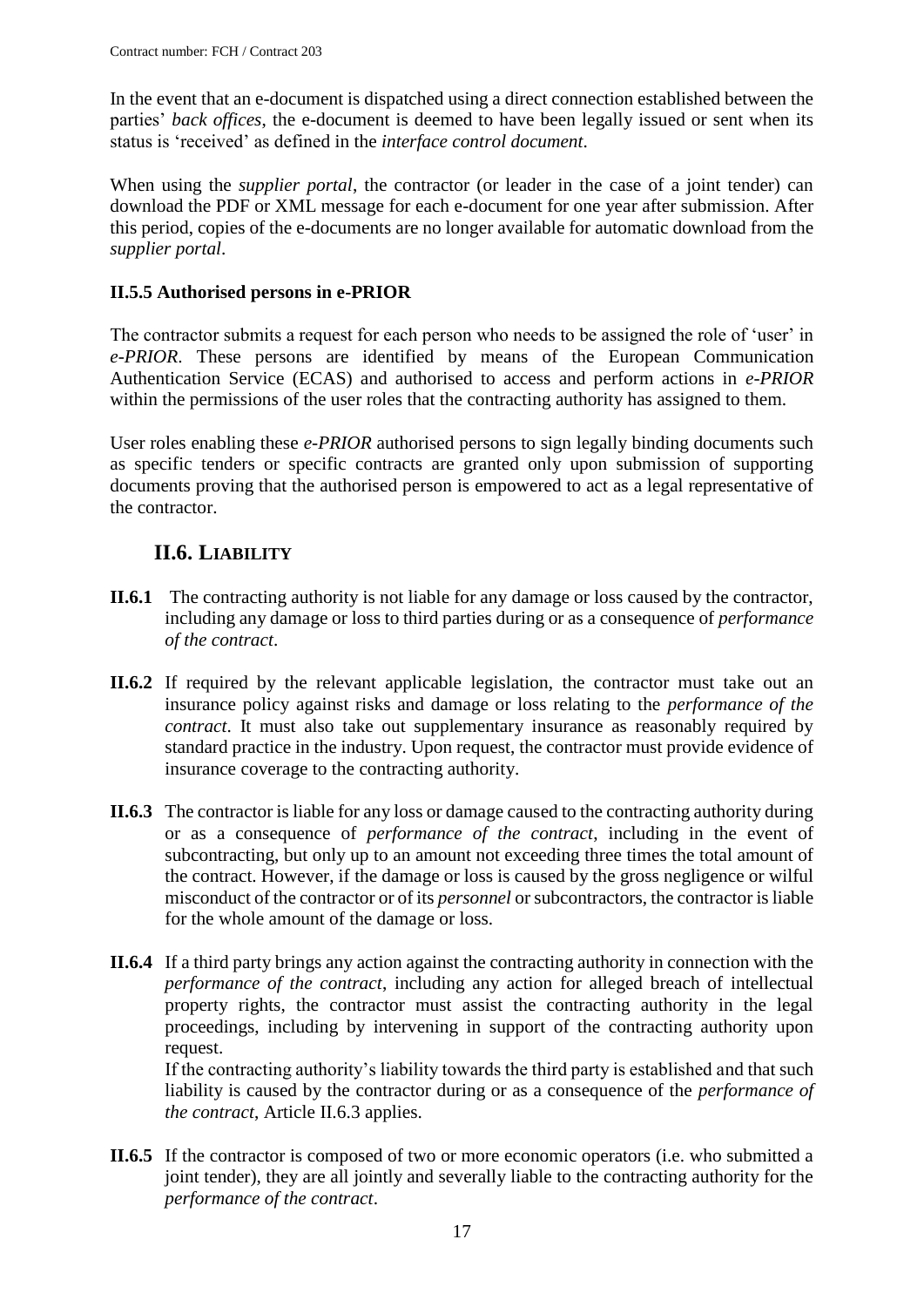**II.6.6** The contracting authority is not liable for any loss or damage caused to the contractor during or as a consequence of *performance of the contract*, unless the loss or damage was caused by wilful misconduct or gross negligence of the contracting authority.

### **II.7. CONFLICT OF INTEREST AND PROFESSIONAL CONFLICTING INTERESTS**

- <span id="page-17-0"></span>**II.7.1** The contractor must take all the necessary measures to prevent any situation of *conflict of interest* or *professional conflicting interest.*
- **II.7.2** The contractor must *notify* the contracting authority in writing as soon as possible of any situation that could constitute a *conflict of interest* or a *professional conflicting interest* during the *performance of the contract*. The contractor must immediately take action to rectify the situation.

The contracting authority may do any of the following:

- (a) verify that the contractor's action is appropriate;
- (b) require the contractor to take further action within a specified deadline;
- **II.7.3** The contractor must pass on all the relevant obligations in writing to:
	- (a) its *personnel*;
	- (b) any natural person with the power to represent it or take decisions on its behalf;
	- (c) third parties involved in the *performance of the contract*, including subcontractors.

The contractor must also ensure that the persons referred to above are not placed in a situation which could give rise to conflicts of interest.

# **II.8. CONFIDENTIALITY**

- <span id="page-17-1"></span>**II.8.1** The contracting authority and the contractor must treat with confidentiality any information or documents, in any format, disclosed in writing or orally relating to the *performance of the contract* and identified in writing as confidential.
- **II.8.2** Each party must:
- (a) not use *confidential information or documents* for any purpose other than to perform its obligations under the contract without the prior written agreement of the other party;
- (b) ensure the protection of such *confidential information or documents* with the same level of protection as its own *confidential information* and in any case with due diligence;
- (c) not disclose, directly or indirectly, *confidential information or documents* to third parties without the prior written agreement of the other party.
- **II.8.3** The confidentiality obligations set out in this Article are binding on the contracting authority and the contractor during the *performance of the contract* and for as long as the information or documents remain confidential unless:
- (a) the disclosing party agrees to release the receiving party from the confidentiality obligation earlier;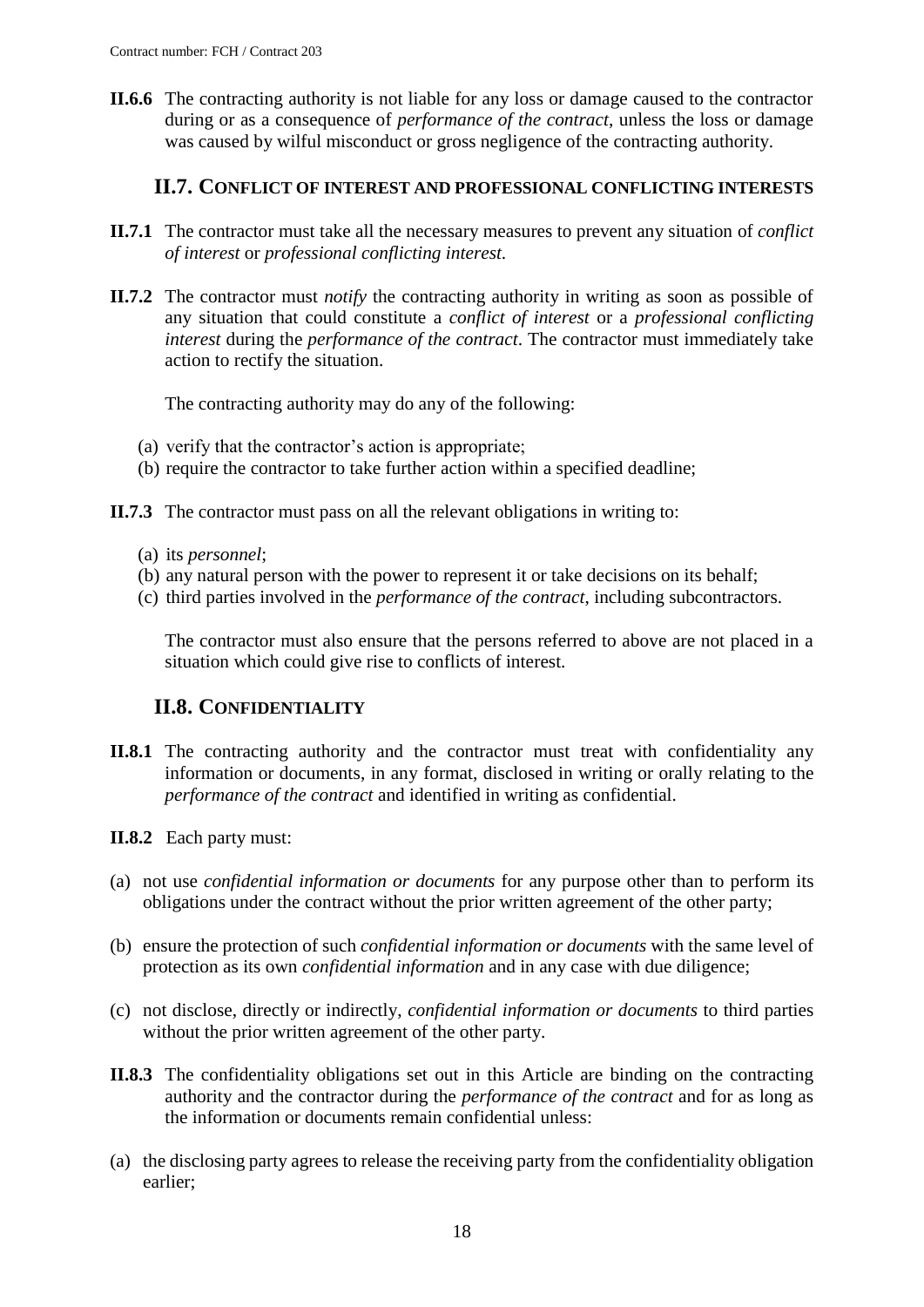- (b) the *confidential information or documents* become public through other means than a breach of the confidentiality obligation;
- (c) the applicable law requires the disclosure of the *confidential information or documents*.
- **II.8.4** The contractor must obtain from any natural person with the power to represent it or take decisions on its behalf, as well as from third parties involved in the *performance of the contract*, a commitment that they will comply with this Article. At the request of the contracting authority, the contractor must provide a document providing evidence of this commitment.

### **II.9. PROCESSING OF PERSONAL DATA**

- <span id="page-18-0"></span>**II.9.1** Any personal data included in the contract must be processed in accordance with Regulation (EC) No 45/2001 of the European Parliament and of the Council of 18 December 2000 on the protection of individuals with regard to the processing of personal data by the Community institutions and bodies and on the free movement of such data. Such data must be processed by the data controller solely for the purposes of the performance, management and monitoring of the contract. This does not affect its possible transmission to bodies entrusted with monitoring or inspection tasks in application of Union law.
- **II.9.2** The contractor has the right to access its personal data and the right to rectify any such data. The contractor should address any queries concerning the processing of its personal data to the data controller.
- **II.9.3** The contractor has right of recourse at any time to the European Data Protection Supervisor.
- **II.9.4** If the contract requires the contractor to process any personal data, the contractor may act only under the supervision of the data controller, in particular with regard to the purposes of the processing, the categories of data that may be processed, the recipients of the data and the means by which the data subject may exercise its rights
- **II.9.5** The contractor must grant *personnel* access to the data to the extent strictly necessary for the performance, management and monitoring of the contract.
- **II.9.6** The contractor must adopt appropriate technical and organisational security measures giving due regard to the risks inherent in the processing and to the nature of the personal data concerned in order to:
	- (a) prevent any unauthorised person from gaining access to computer systems processing personal data, and especially:
		- (i) unauthorised reading, copying, alteration or removal of storage media;

(ii) unauthorised data inputting, as well as any unauthorised disclosure, alteration or erasure of stored personal data;

(iii) unauthorised use of data-processing systems by means of data transmission facilities;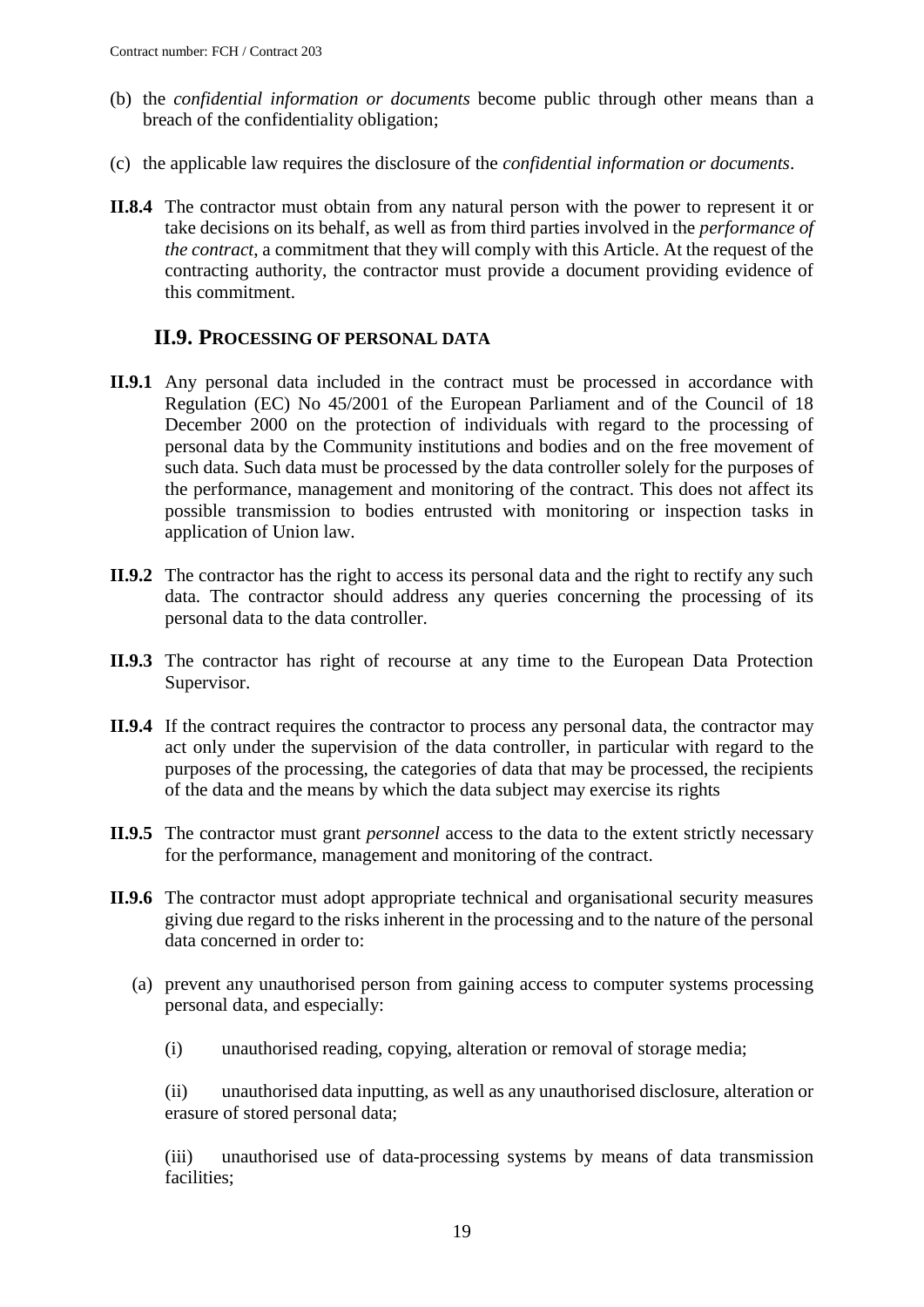- (b) ensure that authorised users of a data-processing system can access only the personal data to which their access right refers;
- (c) record which personal data have been communicated, when and to whom;
- (d) ensure that personal data being processed on behalf of third parties can be processed only in the manner prescribed by the contracting authority;
- (e) ensure that, during communication of personal data and transport of storage media, the data cannot be read, copied or erased without authorisation;
- (f) design its organisational structure in such a way that it meets data protection requirements.

### **II.10. SUBCONTRACTING**

- <span id="page-19-0"></span>**II.10.1** The contractor must not subcontract and have the contract performed by third parties beyond the third parties already mentioned in its tender without prior written authorisation from the contracting authority.
- **II.10.2** Even if the contracting authority authorises subcontracting, the contractor remains bound by its contractual obligations and is solely responsible for the *performance of this contract*.
- **II.10.3** The contractor must ensure that the subcontract does not affect the rights of the contracting authority under this contract, particularly those under Articles II.8, II.13 and II.24.
- **II.10.4** The contracting authority may request the contractor to replace a subcontractor found to be in a situation provided for in points (d) and (e) of Article II.18.1.

### <span id="page-19-1"></span>**II.11. AMENDMENTS**

- **II.11.1** Any amendment to the contract must be made in writing before all contractual obligations have been fulfilled.
- **II.11.2** Any amendment must not make changes to the contract that might alter the initial conditions of the procurement procedure or result in unequal treatment of tenderers.

### **II.12. ASSIGNMENT**

- <span id="page-19-2"></span>**II.12.1** The contractor must not assign the rights and obligations arising from the contract, including claims for payments or factoring, without prior written authorisation from the contracting authority. In such cases, the contractor must provide the contracting authority with the identity of the intended assignee.
- **II.12.2** Any right or obligation assigned by the contractor without authorisation is not enforceable against the contracting authority.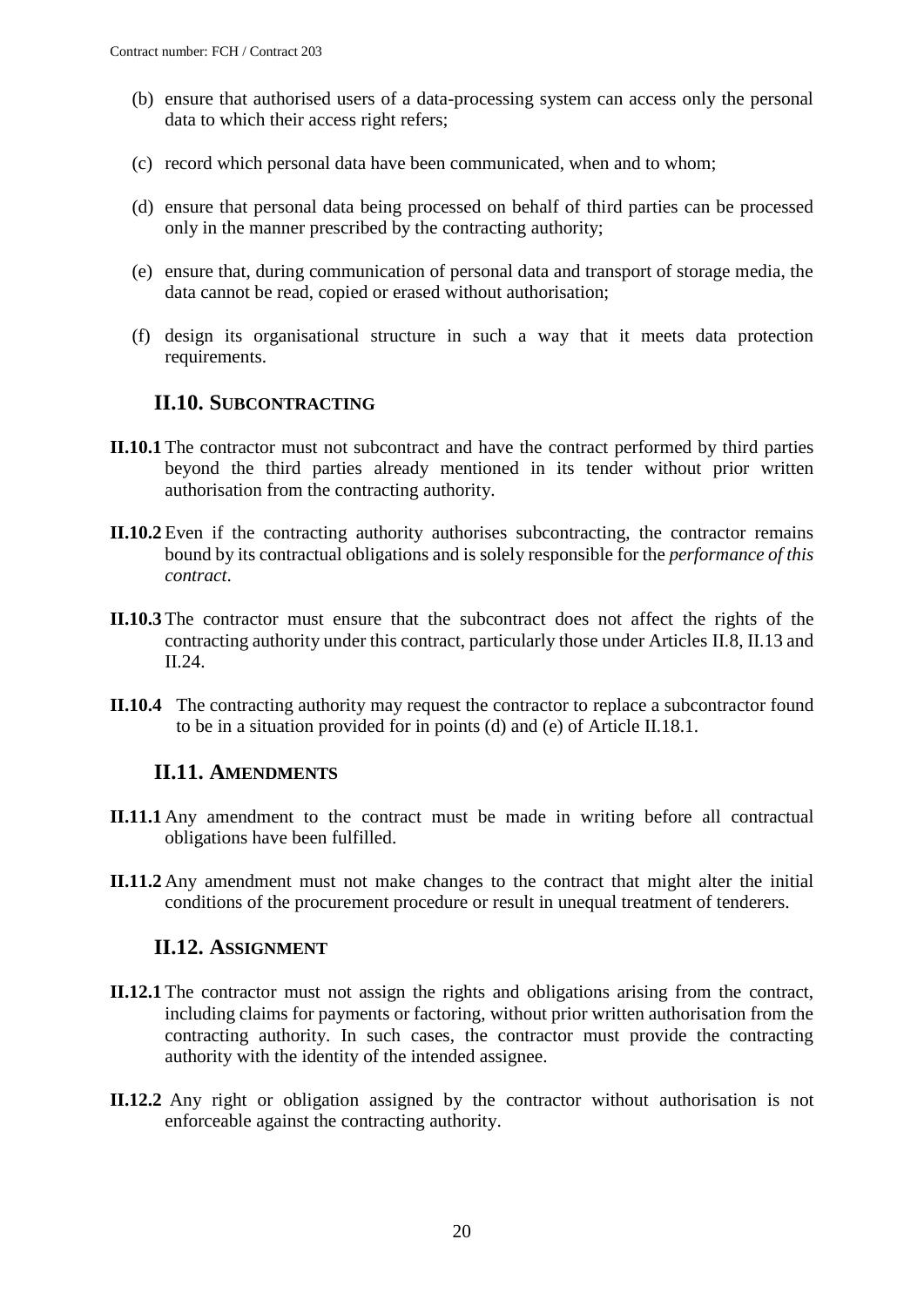# <span id="page-20-0"></span>**II.13. INTELLECTUAL PROPERTY RIGHTS**

### <span id="page-20-1"></span>**II.13.1. Ownership of the rights in the results**

The FCH 2 JU acquires irrevocably worldwide ownership of the *results* and of all intellectual property rights under the contract. The intellectual property rights so acquired include any rights, such as copyright and other intellectual or industrial property rights, to any of the *results* and to all technological solutions and information created or produced by the contractor or by its subcontractor in *performance of the contract*. The contracting authority may exploit and use the acquired rights as stipulated in this contract. The FCH 2 JU acquires all the rights from the moment the contracting authority approves the *results* delivered by the contractor. Such delivery and approval are deemed to constitute an effective assignment of rights from the contractor to the FCH 2 JU.

The payment of the price includes any fees payable to the contractor about the acquisition of ownership of rights by the FCH 2 JU including for all forms of exploitation and of use of the *results*.

### **II.13.2. Licensing rights on pre-existing materials**

<span id="page-20-2"></span>Unless provided otherwise in the special conditions, the FCH 2 JU does not acquire ownership of *pre-existing rights* under this contract.

The contractor licenses the *pre-existing rights* on a royalty-free, non-exclusive and irrevocable basis to the FCH 2 JU, which may use the *pre-existing materials* for all the modes of exploitation set out in this contract. All *pre-existing rights* are licensed to the FCH 2 JU from the moment the *results* are delivered and approved by the contracting authority.

The licensing of *pre-existing rights* to the FCH 2 JU under this contract covers all territories worldwide and is valid for the duration of intellectual property rights protection.

The payment of the price as set out in the contract is deemed to also include any fees payable to the contractor in relation to the licensing of *pre-existing rights* to the FCH 2 JU, including for all forms of exploitation and of use of the *results*.

Where *performance of the contract* requires that the contractor uses *pre-existing materials* belonging to the contracting authority, the contracting authority may request that the contractor signs an adequate licence agreement. Such use by the contractor will not entail any transfer of rights to the contractor and is limited to the needs of this contract.

### **II.13.3. Exclusive rights**

<span id="page-20-3"></span>The FCH 2 JU acquires the following exclusive rights:

- (a) reproduction: the right to authorise or prohibit direct or indirect, temporary or permanent reproduction of the *results* by any means (mechanical, digital or other) and in any form, in whole or in part;
- (b) communication to the public: the exclusive right to authorise or prohibit any display, performance or communication to the public, by wire or wireless means, including the making available to the public of the *results* in such a way that members of the public may access them from a place and at a time individually chosen by them; this right also includes the communication and broadcasting by cable or by satellite;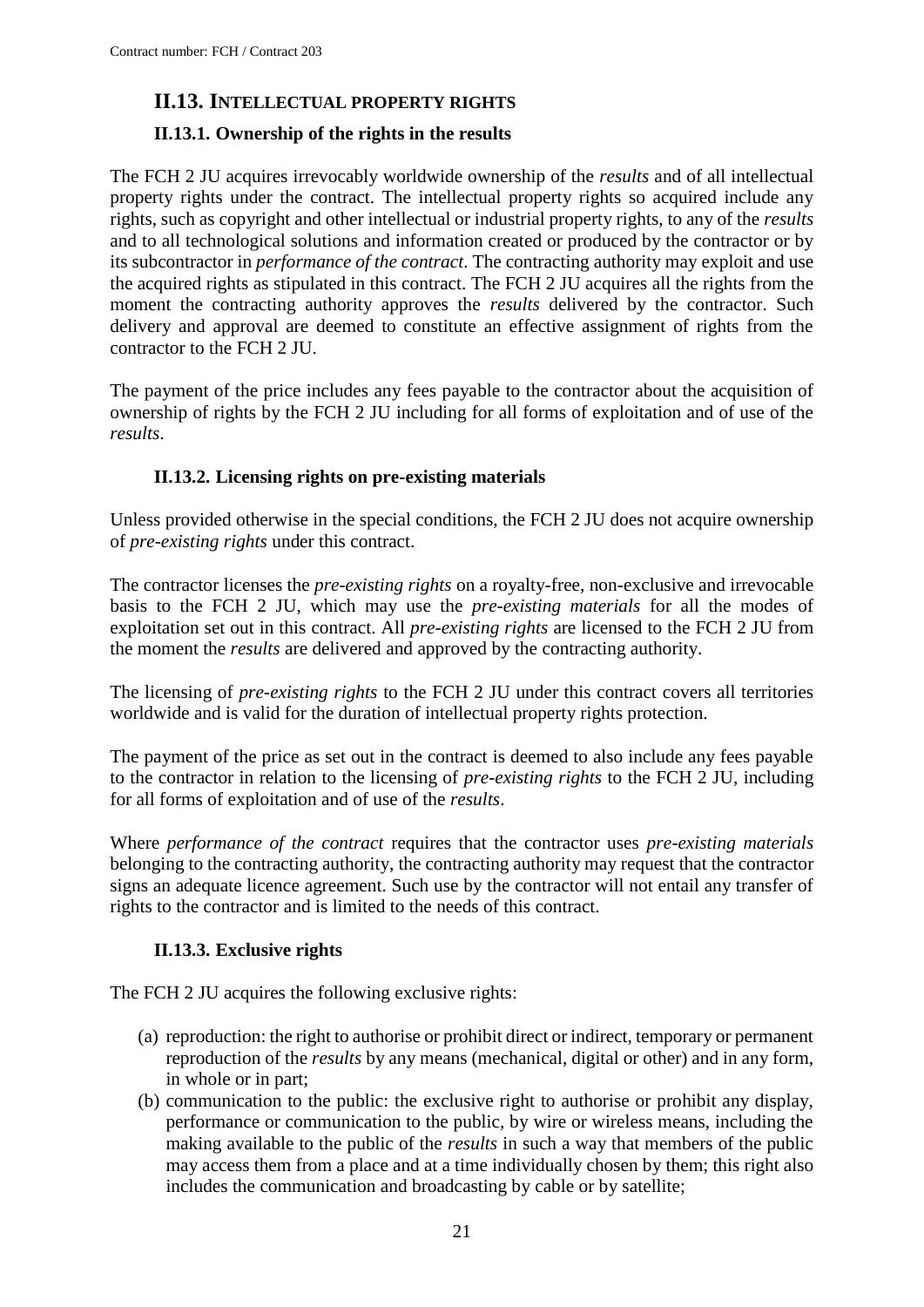- (c) distribution: the exclusive right to authorise or prohibit any form of distribution of *results* or copies of the *results* to the public, by sale or otherwise;
- (d) rental: the exclusive right to authorise or prohibit rental or lending of the *results* or of copies of the *results*;
- (e) adaptation: the exclusive right to authorise or prohibit any modification of the *results*;
- (f) translation: the exclusive right to authorise or prohibit any translation, adaptation, arrangement, creation of derivative works based on the *results*, and any other alteration of the *results*, subject to the respect of moral rights of authors, where applicable;
- (g) where the *results* are or include a database: the exclusive right to authorise or prohibit the extraction of all or a substantial part of the contents of the database to another medium by any means or in any form; and the exclusive right to authorise or prohibit the re-utilization of all or a substantial part of the contents of the database by the distribution of copies, by renting, by on-line or other forms of transmission;
- (h) where the *results* are or include a patentable subject-matter: the right to register them as a patent and to further exploit such patent to the fullest extent;
- (i) where the *results* are or include logos or subject-matter which could be registered as a trademark: the right to register such logo or subject-matter as a trademark and to further exploit and use it;
- (j) where the *results* are or include know-how: the right to use such know-how as is necessary to make use of the *results* to the full extent provided for by this contract, and the right to make it available to contractors or subcontractors acting on behalf of the contracting authority, subject to their signing of adequate confidentiality undertakings where necessary;
- (k) where the *results* are documents:
	- (i) the right to authorise the reuse of the documents in conformity with the Commission Decision of 12 December 2011 on the reuse of Commission documents (2011/833/EU), to the extent it is applicable and the documents fall within its scope and are not excluded by any of its provisions; for the sake of this provision, 'reuse' and 'document' have the meaning given to it by this Decision;
	- (ii) the right to store and archive the *results* in line with the document management rules applicable to the contracting authority, including digitisation or converting the format for preservation or new use purposes;
- (l) where the *results* are or incorporate software, including source code, object code and, where relevant, documentation, preparatory materials and manuals, in addition to the other rights mentioned in this Article:
	- (i) end-user rights, for all uses by the FCH 2 JU or by subcontractors which result from this contract and from the intention of the parties;
	- (ii) the rights to decompile or disassemble the software;
- (m)to the extent that the contractor may invoke moral rights, the right for the contracting authority, except where otherwise provided in this contract, to publish the *results* with or without mentioning the *creator*(s)' name(s), and the right to decide when and whether the *results* may be disclosed and published.

The contractor warrants that the exclusive rights and the modes of exploitation may be exercised by the FCH 2 JU on all parts of the *results*, be they created by the contractor or consisting of *pre-existing materials*.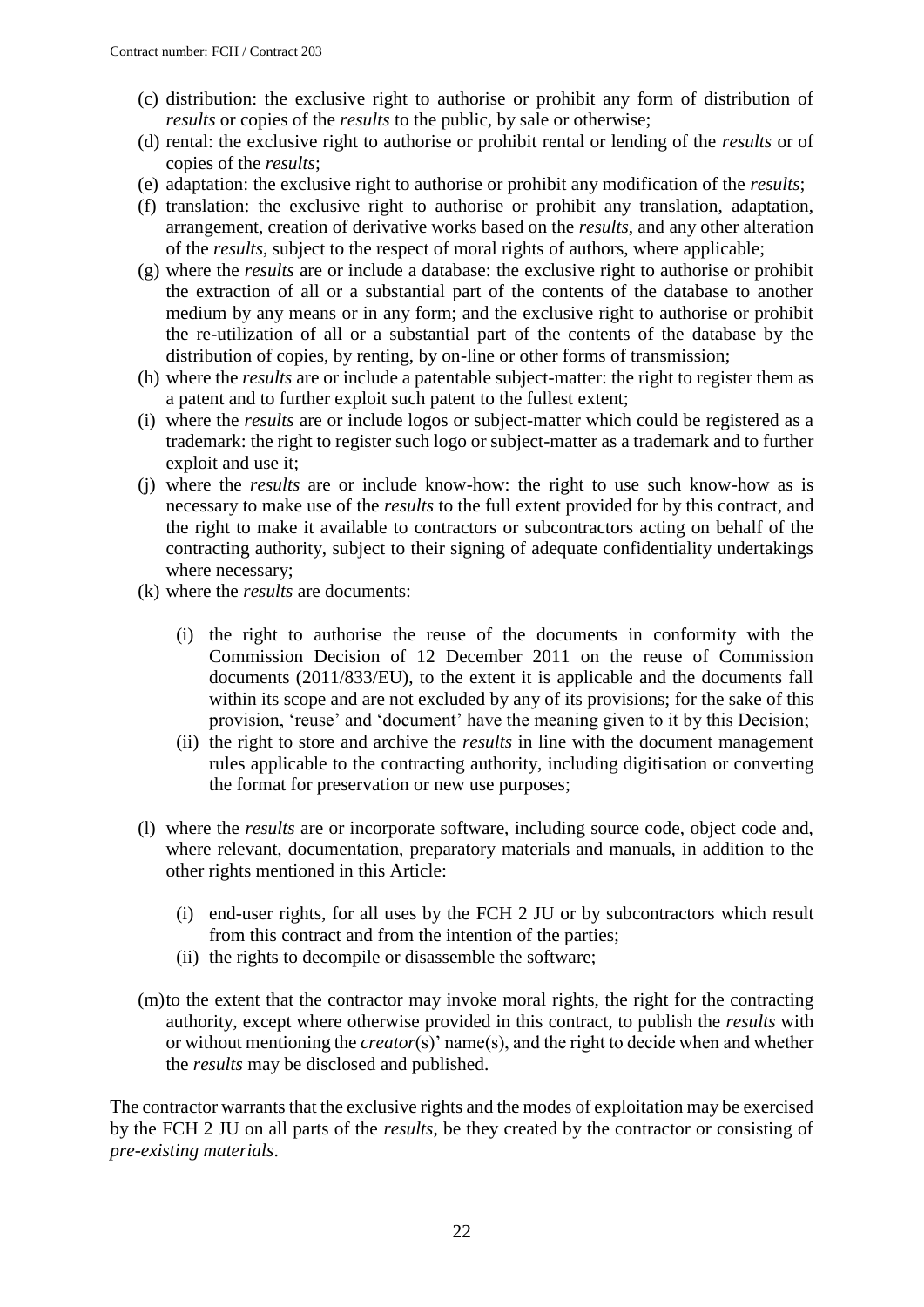Where *pre-existing materials* are inserted in the *results*, the contracting authority may accept reasonable restrictions impacting on the above list, provided that the said materials are easily identifiable and separable from the rest, that they do not correspond to substantial elements of the *results*, and that, should the need arise, satisfactory replacement solutions exist, at no additional costs to the contracting authority. In such case, the contractor will have to clearly inform the contracting authority before making such choice and the contracting authority has the right to refuse it.

# **II.13.4. Identification of pre-existing rights**

<span id="page-22-0"></span>When delivering the *results*, the contractor must warrant that, for any use that the contracting authority may envisage within the limits set in this contract, the *results* and the *pre-existing material* incorporated in the *results* are free of claims from *creators* or from any third parties and all the necessary *pre-existing rights* have been obtained or licensed.

To that effect, the contractor must establish a list of all *pre-existing rights* to the *results* of this contract or parts thereof, including identification of the rights' owners. If there are no *preexisting rights* to the *results*, the contractor must provide a declaration to that effect. The contractor must provide this list or declaration to the contracting authority together with the invoice for payment of the balance at the latest.

# **II.13.5. Evidence of granting of pre-existing rights**

<span id="page-22-1"></span>Upon request by the contracting authority, the contractor must provide evidence that it has the ownership or the right to use all the listed *pre-existing rights*, except for the rights owned or licensed by the FCH 2 JU. The contracting authority may request this evidence even after the end of this contract.

This evidence may refer, for example, to rights to: parts of other documents, images, graphs, fonts, tables, data, software, technical inventions, know-how, IT development tools, routines, subroutines or other programs ('background technology'), concepts, designs, installations or pieces of art, data, source or background materials or any other parts of external origin.

This evidence must include, as appropriate:

- (a) the name and version number of a software product;
- (b) the full identification of the work and its author, developer, *creator*, translator, data entry person, graphic designer, publisher, editor, photographer, producer;
- (c) a copy of the licence to use the product or of the agreement granting the relevant rights to the contractor or a reference to this licence;
- (d) a copy of the agreement or extract from the employment contract granting the relevant rights to the contractor where parts of the *results* were created by its *personnel*;
- (e) the text of the disclaimer notice if any.

Provision of evidence does not release the contractor from its responsibilities if it is found that it does not hold the necessary rights, regardless of when and by whom this fact is revealed.

The contractor also warrants that it possesses the relevant rights or powers to execute the transfer and that it has paid or has verified payment of all due fees including fees due to collecting societies, related to the final *results*.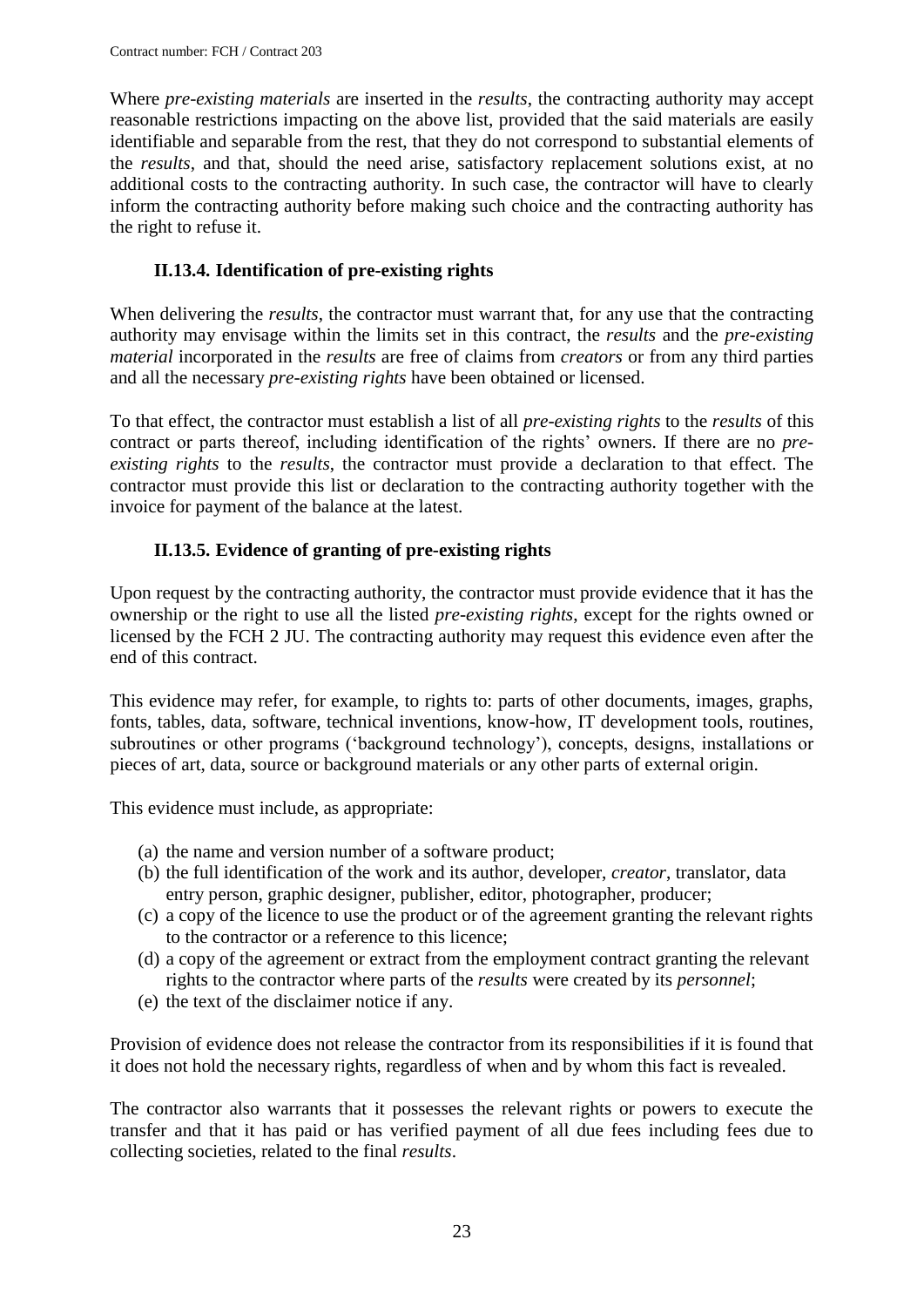### **II.13.6. Quotation of works in the result**

<span id="page-23-0"></span>In the *result*, the contractor must clearly point out all quotations of existing works. The complete reference should include as appropriate, the following: name of the author, title of the work, date and place of publication, date of creation, address of publication on the internet, number, volume and other information that allows the origin to be easily identified.

### **II.13.7. Moral rights of creators**

<span id="page-23-1"></span>By delivering the *results*, the contractor warrants that the *creators* will not object to the following on the basis of their moral rights under copyright:

- (a) that their names be mentioned or not mentioned when the *results* are presented to the public;
- (b) that the *results* be divulged or not after they have been delivered in their final version to the contracting authority;
- (c) that the *results* be adapted, provided that this is done in a manner which is not prejudicial to the *creator*'s honour or reputation.

If moral rights on parts of the *results* protected by copyright may exist, the contractor must obtain the consent of *creators* regarding the granting or waiver of the relevant moral rights in accordance with the applicable legal provisions and be ready to provide documentary evidence upon request.

### **II.13.8. Image rights and sound recordings**

<span id="page-23-2"></span>If natural persons appear in a *result* or their voice or any other private element is recorded in a recognisable manner, the contractor must obtain a statement by these persons (or, in the case of minors, by the persons exercising parental authority) giving their permission for the described use of their image, voice or private element and, on request, submit a copy of the permission to the contracting authority. The contractor must take the necessary measures to obtain such consent in accordance with the applicable legal provisions.

# **II.13.9. Copyright notice for pre-existing rights**

<span id="page-23-3"></span>When the contractor retains *pre-existing rights* on parts of the *results*, reference must be inserted to that effect when the *result* is used as set out in Article I.10.1, with the following disclaimer: *'© — year — Fuel Cells and Hydrogen 2 Joint Undertaking. All rights reserved. Certain parts are licensed under conditions to the Fuel Cells and Hydrogen 2 Joint Undertaking*', or with any other equivalent disclaimer as the contracting authority may consider best appropriate, or as the parties may agree on a case-by-case basis. This does not apply where inserting such reference would be impossible, notably for practical reasons.

### **II.13.10. Visibility of Union funding and disclaimer**

<span id="page-23-4"></span>When making use of the *results*, the contractor must declare that they have been produced under a contract with the FCH 2 JU and that the opinions expressed are those of the contractor only and do not represent the contracting authority's official position. The contracting authority may waive this obligation in writing or provide the text of the disclaimer.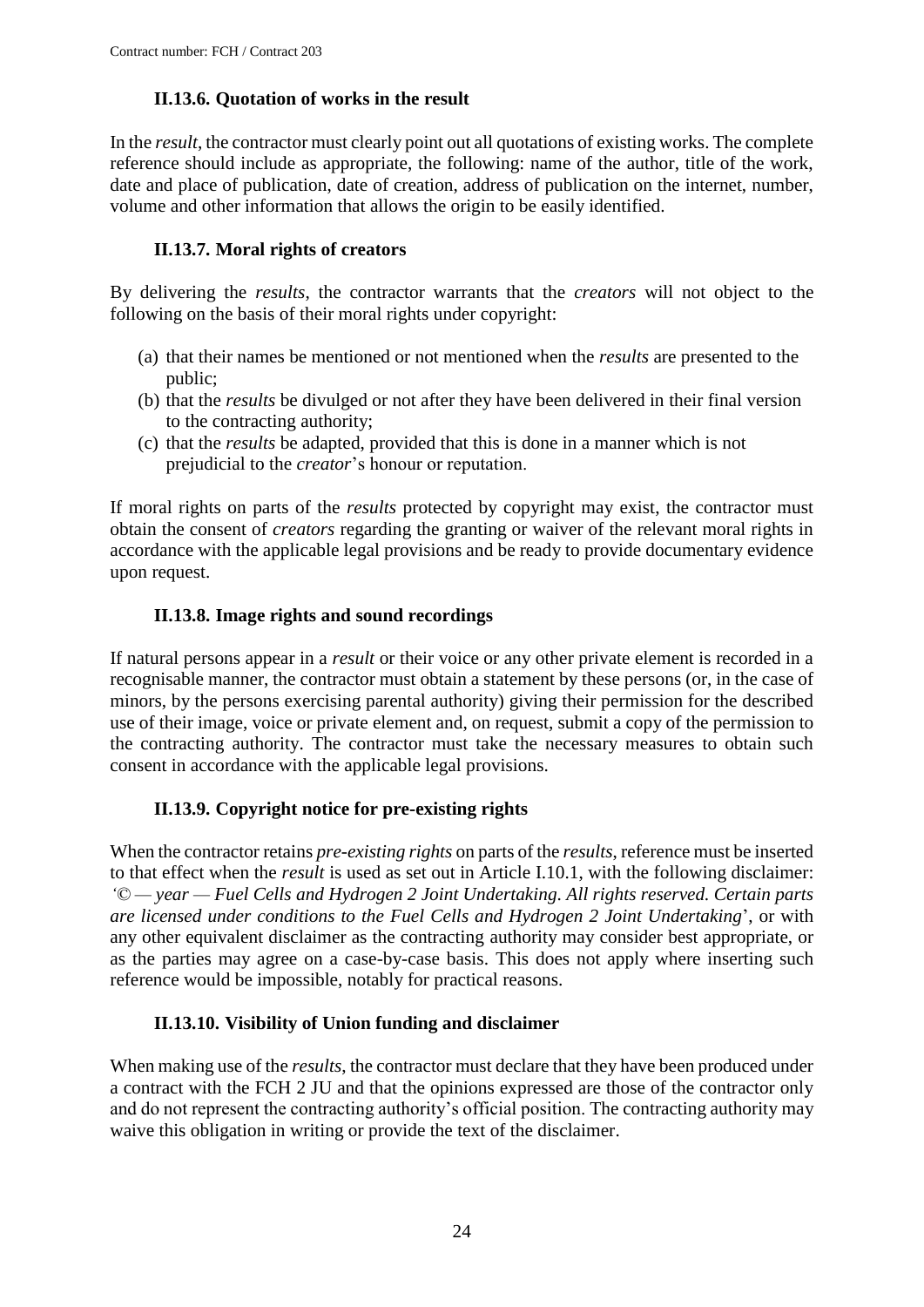# **II.14. FORCE MAJEURE**

- <span id="page-24-0"></span>**II.14.1** If a party is affected by *force majeure*, it must immediately *notify* the other party, stating the nature of the circumstances, their likely duration and foreseeable effects.
- **II.14.2** A party is not liable for any delay or failure to perform its obligations under the contract if that delay or failure is a *result* of *force majeure*. If the contractor is unable to fulfil its contractual obligations owing to *force majeure*, it has the right to remuneration only for the services actually provided.
- **II.14.3** The parties must take all necessary measures to limit any damage due to *force majeure.*

### <span id="page-24-1"></span>**II.15. LIQUIDATED DAMAGES**

#### <span id="page-24-2"></span>**II.15.1. Delay in delivery**

If the contractor fails to perform its contractual obligations within the applicable time limits set out in this contract, the contracting authority may claim liquidated damages for each day of delay using the following formula:

0.3 x (*V/d)*

where

*V* is the price of the relevant purchase or deliverable or *result* or, failing that, the price specified in Article I.4.1;

*d* is the duration specified for delivery of the relevant purchase or deliverable or *result* or, failing that, the duration of *performance of the contract* specified in Article I.3.3 expressed in days.

Liquidated damages may be imposed together with a reduction in price under the conditions laid down in Article II.16.

### **II.15.2. Procedure**

<span id="page-24-3"></span>The contracting authority must *formally notify* the contractor of its intention to apply liquidated damages and the corresponding calculated amount.

The contractor has 30 days following the date of receipt to submit observations. Failing that, the decision becomes enforceable the day after the time limit for submitting observations has elapsed.

If the contractor submits observations, the contracting authority, taking into account the relevant observations, must *notify* the contractor:

(a) of the withdrawal of its intention to apply liquidated damages; or

(b) of its final decision to apply liquidated damages and the corresponding amount.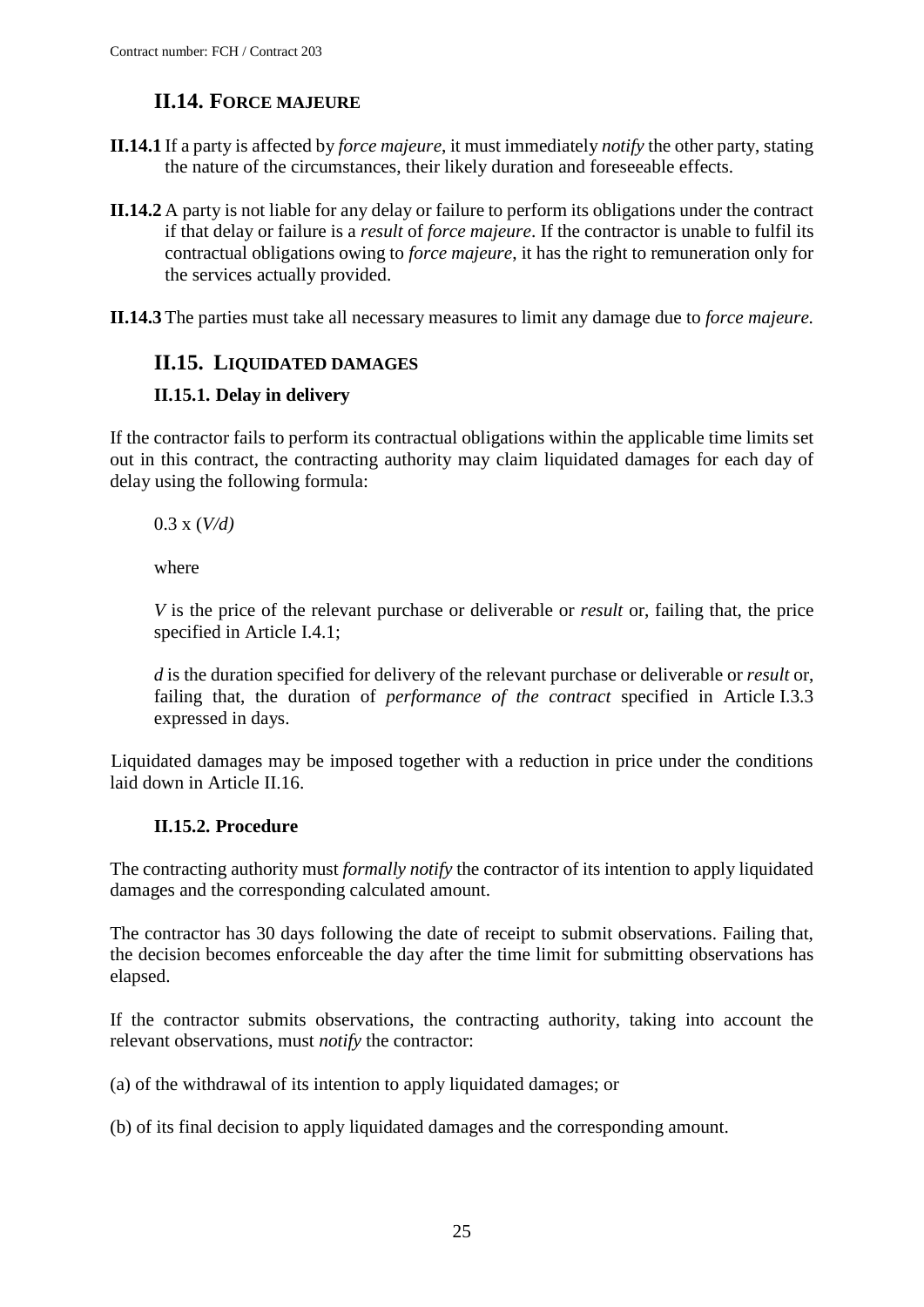### **II.15.3. Nature of liquidated damages**

<span id="page-25-0"></span>The parties expressly acknowledge and agree that any amount payable under this Article is not a penalty and represents a reasonable estimate of fair compensation for the damage incurred due to failure to provide the services within the applicable time limits set out in this contract.

### **II.15.4. Claims and liability**

<span id="page-25-1"></span>Any claim for liquidated damages does not affect the contractor's actual or potential liability or the contracting authority's rights under Article II.18.

# <span id="page-25-2"></span>**II.16. REDUCTION IN PRICE**

### <span id="page-25-3"></span>**II.16.1. Quality standards**

If the contractor fails to provide the service in accordance with the contract ('unperformed obligations') or if it fails to provide the service in accordance with the expected quality levels specified in the tender specifications ('low quality delivery'), the contracting authority may reduce or recover payments proportionally to the seriousness of the unperformed obligations or low quality delivery. This includes in particular cases where the contracting authority cannot approve a *result*, report or deliverable as defined in Article I.5 after the contractor has submitted the required additional information, correction or new version.

A reduction in price may be imposed together with liquidated damages under the conditions of Article II.15.

### **II.16.2. Procedure**

<span id="page-25-4"></span>The contracting authority must *formally notify* the contractor of its intention to reduce payment and the corresponding calculated amount.

The contractor has 30 days following the date of receipt to submit observations. Failing that, the decision becomes enforceable the day after the time limit for submitting observations has elapsed.

If the contractor submits observations, the contracting authority, taking into account the relevant observations, must *notify* the contractor:

(a) of the withdrawal of its intention to reduce payment; or

<span id="page-25-5"></span>(b) of its final decision to reduce payment and the corresponding amount.

### **II.16.3. Claims and liability**

Any reduction in price does not affect the contractor's actual or potential liability or the contracting authority's rights under Article II.18.

### <span id="page-25-6"></span>**II.17. SUSPENSION OF THE PERFORMANCE OF THE CONTRACT**

### <span id="page-25-7"></span>**II.17.1. Suspension by the contractor**

If the contractor is affected by *force majeure*, it may suspend the *performance of the contract*. The contractor must immediately *notify* the contracting authority of the suspension. The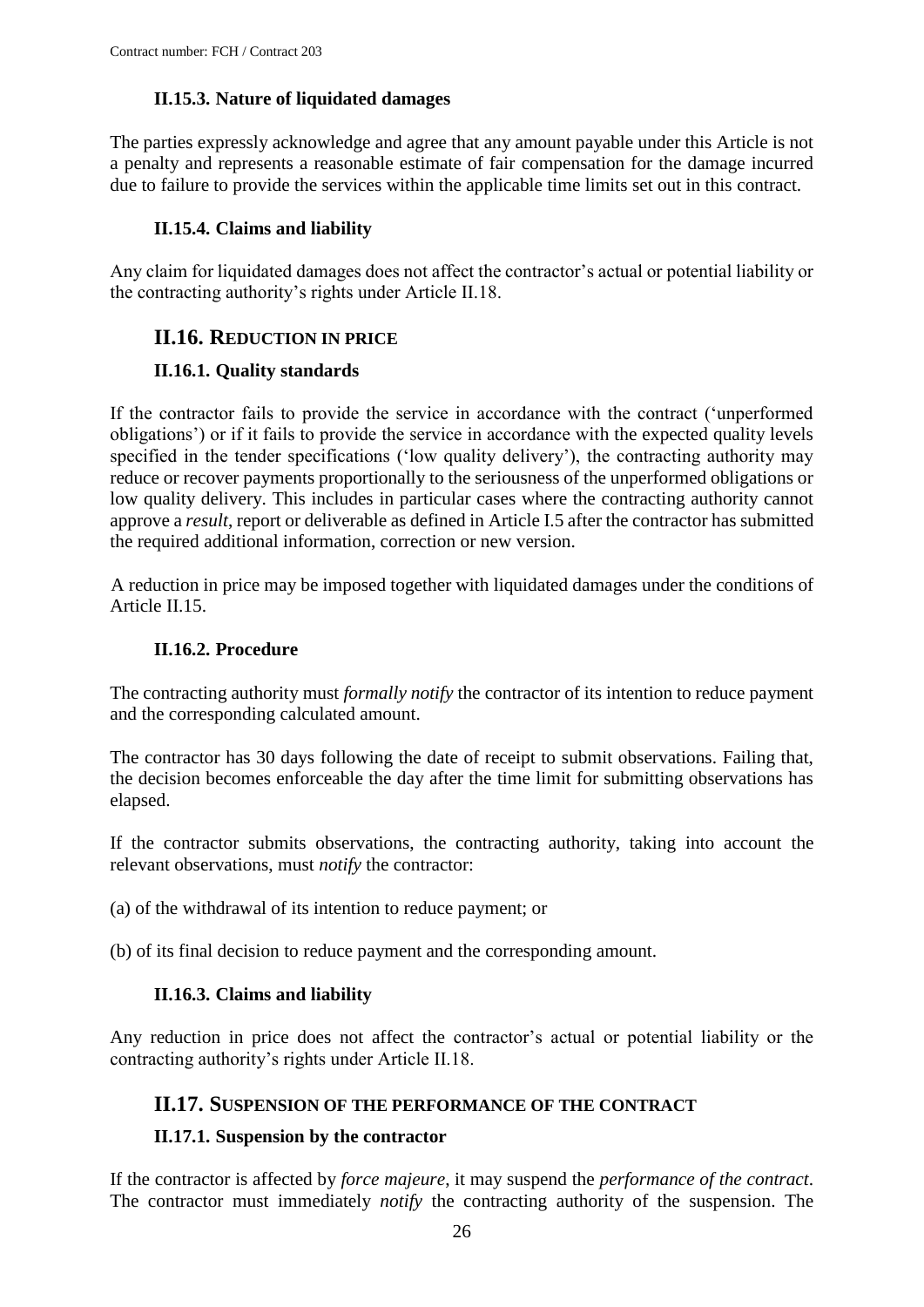*notification* must include a description of the *force majeure* and state when the contractor expects to resume the *performance of the contract*.

The contractor must *notify* the contracting authority as soon as it is able to resume *performance of the contract*, unless the contracting authority has already terminated the contract.

# **II.17.2. Suspension by the contracting authority**

<span id="page-26-0"></span>The contracting authority may suspend the *performance of the contract* or any part of it:

(a) if the procedure for awarding the contract or the *performance of the contract* proves to have been subject to *substantial errors, irregularities or fraud*;

(b) in order to verify whether the presumed *substantial errors, irregularities or fraud* actually occurred.

The contracting authority must *formally notify* the contractor of the suspension. Suspension takes effect on the date of *formal notification*, or at a later date if the *formal notification* so provides.

The contracting authority must *notify* the contractor as soon as possible whether:

(a) it is lifting the suspension; or

 $\overline{a}$ 

(b) it intends to terminate the contract under Article II.18.1(f) or (j).

<span id="page-26-1"></span>The contractor is not entitled to compensation for suspension of any part of the contract.

# **II.18. TERMINATION OF THE CONTRACT**

# <span id="page-26-2"></span>**II.18.1. Grounds for termination by the contracting authority**

The contracting authority may terminate the contract in the following circumstances:

- (a) if provision of the services under the contract has not actually started within 15 days of the scheduled date and the contracting authority considers the new date proposed, if any, unacceptable, taking into account Article II.11.2;
- (b) if the contractor is unable, through its own fault, to obtain any permit or licence required for *performance of the contract*;
- (c) if the contractor does not perform the contract in accordance with the tender specifications or is in breach of another substantial contractual obligation.
- (d) if the contractor or any person that assumes unlimited liability for the debts of the contractor is in one of the situations provided for in points (a) and (b) of Article 106(1) of the Financial Regulation<sup>3</sup>;
- (e) if the contractor or any *related person* is subject to any of the situations provided for in points (c) to (f) of Article 106(1) or to Article 106(2) of the Financial Regulation.
- (f) if the procedure for awarding the contract or the *performance of the contract* prove to have been subject to *substantial errors*, *irregularities* or *fraud*;

 $3$  Regulation (EU, EURATOM) No 966/2012 on the financial rules applicable to the general budget of the Union, as amended [http://eur-lex.europa.eu/legal](http://eur-lex.europa.eu/legal-content/EN/TXT/?uri=celex:32012R0966)[content/EN/TXT/?uri=celex:32012R0966](http://eur-lex.europa.eu/legal-content/EN/TXT/?uri=celex:32012R0966)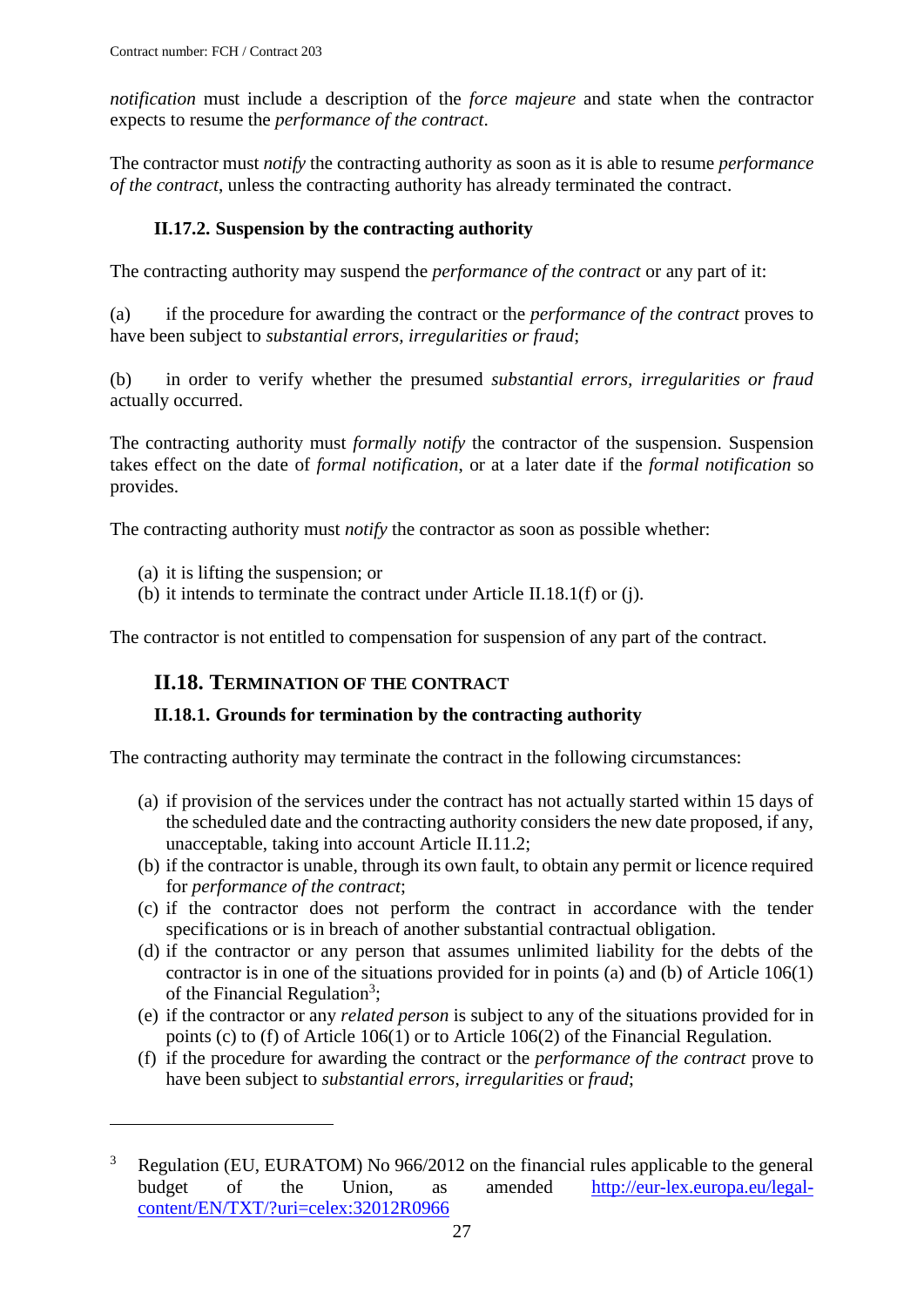- (g) if the contractor does not comply with applicable obligations under environmental, social and labour law established by Union law, national law, collective agreements or by the international environmental, social and labour law provisions listed in Annex X to Directive 2014/24/EU;
- (h) if the contractor is in a situation that could constitute a *conflict of interest* or a *professional conflicting interest* as referred to in Article II.7;
- (i) if a change to the contractor's legal, financial, technical, organisational or ownership situation is likely to substantially affect the *performance of the contract* or substantially modify the conditions under which the contract was initially awarded;
- (j) in the event of *force majeure*, where either resuming implementation is impossible or the necessary ensuing amendments to the contract would mean that the tender specifications are no longer fulfilled or result in unequal treatment of tenderers or contractors;

### **II.18.2. Grounds for termination by the contractor**

<span id="page-27-0"></span>The contractor may terminate the contract if:

- (a) it has evidence that the contracting authority has committed *substantial errors*, *irregularities* or *fraud* in the procedure for awarding the contract or the *performance of the contract*;
- (b) the contracting authority fails to comply with its obligations, in particular the obligation to provide the information needed for the contractor to perform the contract as provided for in the tender specifications.

#### **II.18.3. Procedure for termination**

<span id="page-27-1"></span>A party must *formally notify* the other party of its intention to terminate the contract and the grounds for termination.

The other party has 30 days following the date of receipt to submit observations, including the measures it has taken to continue fulfilling its contractual obligations. Failing that, the decision to terminate becomes enforceable the day after the time limit for submitting observations has elapsed.

If the other party submits observations, the party intending to terminate must *formally notify* it either of the withdrawal of its intention to terminate or of its final decision to terminate.

In the cases referred to in points (a) to (d) and (g) to (i) of Article II.18.1 and in Article II.18.2, the date on which the termination takes effect must be specified in the *formal notification*.

In the cases referred to in points (e), (f) and (j) of Article II.18.1, the termination takes effect on the day following the date on which the contractor receives *notification* of termination.

In addition, at the request of the contracting authority and regardless of the grounds for termination, the contractor must provide all necessary assistance, including information, documents and files, to allow the contracting authority to complete, continue or transfer the services to a new contractor or internally, without interruption or adverse effect on the quality or continuity of the services. The parties may agree to draw up a transition plan detailing the contractor's assistance unless such plan is already detailed in other contractual documents or in the tender specifications. The contractor must provide such assistance at no additional cost, except if it can demonstrate that it requires substantial additional resources or means, in which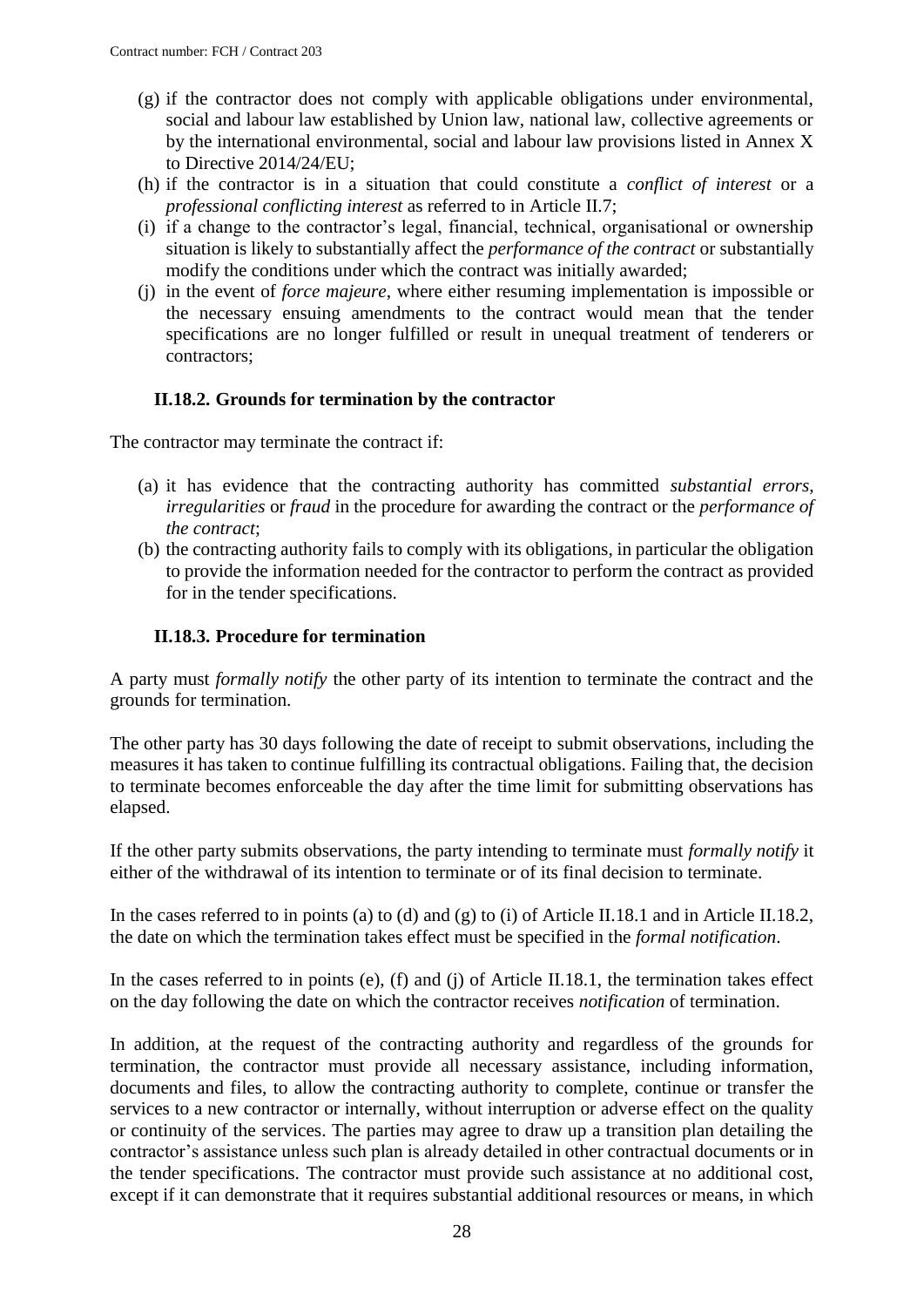case it must provide an estimate of the costs involved and the parties will negotiate an arrangement in good faith.

### **II.18.4. Effects of termination**

<span id="page-28-0"></span>The contractor is liable for damage incurred by the contracting authority as a result of the termination of the contract including the cost of appointing another contractor to provide or complete the services, unless the damage was caused by the situation specified in Article II.18.1 (j) or in Article II.18.2. The contracting authority may claim compensation for such damage.

The contractor is not entitled to compensation for any loss resulting from the termination of the contract, including loss of anticipated profits, unless the loss was caused by the situation specified in Article II.18.2.

The contractor must take all appropriate measures to minimise costs, prevent damage and cancel or reduce its commitments.

Within 60 days of the date of termination, the contractor must submit any report, deliverable or *result* and any invoice required for services that were provided before the date of termination.

In the case of joint tenders, the contracting authority may terminate the contract with each member of the group separately on the basis of points (d), (e) or (g) of Article II.18.1, under the conditions set out in Article II.11.2.

# <span id="page-28-1"></span>**II.19. INVOICES, VALUE ADDED TAX AND E-INVOICING**

### <span id="page-28-2"></span>**II.19.1. Invoices and value added tax**

Invoices must contain the contractor's (or leader's in the case of a joint tender) identification data, the amount, the currency and the date, as well as the contract reference.

Invoices must indicate the place of taxation of the contractor (or leader in the case of a joint tender) for value added tax (VAT) purposes and must specify separately amounts not including VAT and amounts including VAT.

The contracting authority is exempt from all taxes and duties, including VAT, in accordance with Articles 3 and 4 of the Protocol on the privileges and immunities of the European Union.

The contractor (or leader in the case of a joint tender) must complete the necessary formalities with the relevant authorities to ensure that the supplies and services required for *performance of the contract* are exempt from taxes and duties, including VAT.

### **II.19.2. E-invoicing**

<span id="page-28-3"></span>If provided for in the special conditions, the contractor (or leader in the case of a joint tender) submits invoices in electronic format if the conditions regarding electronic signature specified by Directive 2006/112/EC on VAT are fulfilled, i.e. using a qualified electronic signature or through electronic data interchange.

Reception of invoices by standard format (pdf) or email is not accepted.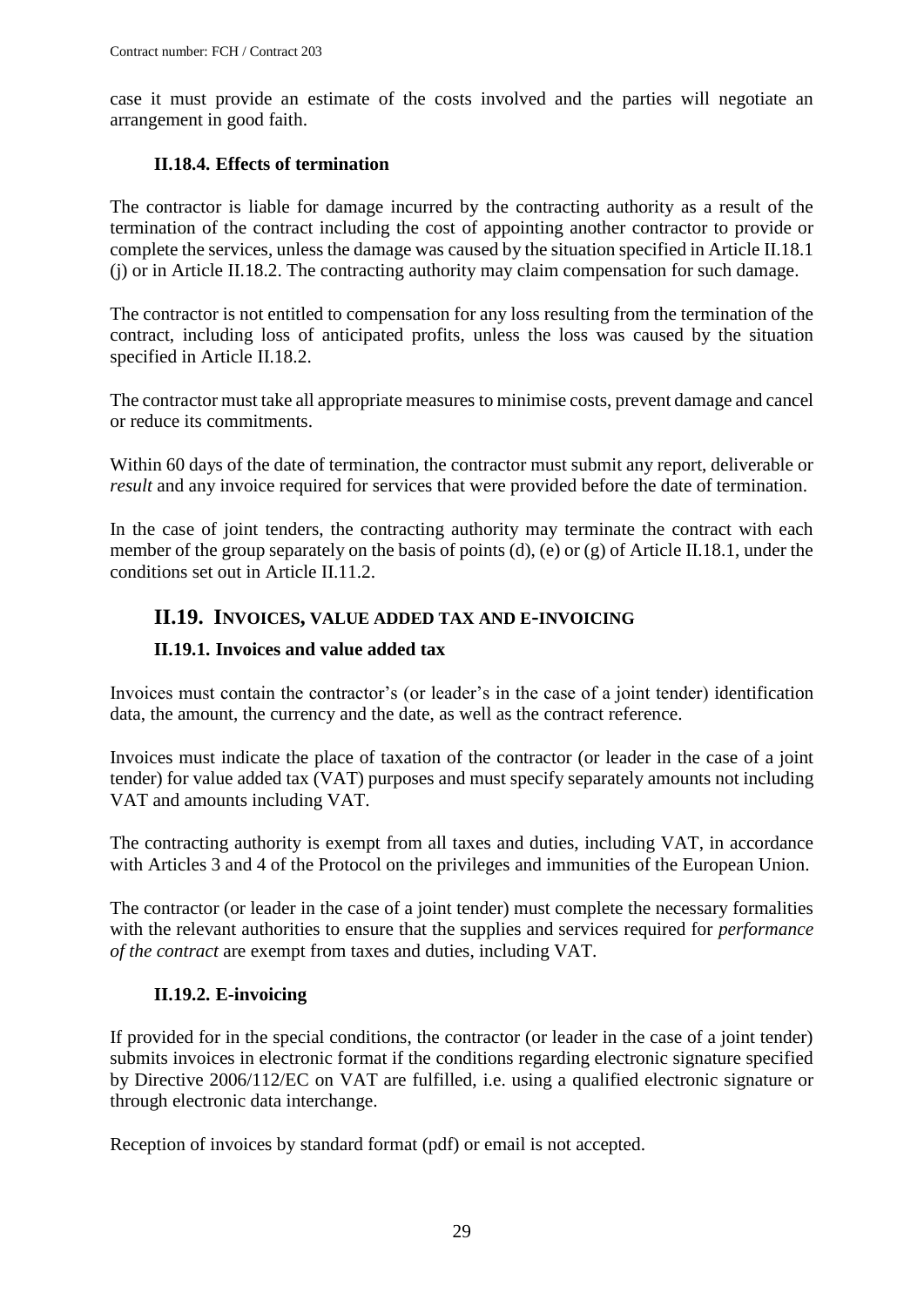# **II.20. PRICE REVISION**

<span id="page-29-0"></span>If a price revision index is provided in Article I.4.2, this Article applies to it.

Prices are fixed and not subject to revision during the first year of the contract.

At the beginning of the second and every following year of the contract, each price may be revised upwards or downwards at the request of one of the parties.

A party may request a price revision in writing no later than three months before the anniversary date of entry into force of the contract. The other party must acknowledge the request within 14 days of receipt.

At the anniversary date, the contracting authority must communicate the final index for the month in which the request was received, or failing that, the last provisional index available for that month. The contractor establishes the new price on this basis and communicates it as soon as possible to the contracting authority for verification.

The price revision is calculated using the following formula:

Ir  $Pr = PoX$  (--) Io where:  $Pr = \text{revised price};$  $Po = price$  in the tender;

 $I_0$  = index for the month in which the contract enters into force;

 $Ir = index$  for the month in which the request to revise prices is received.

# <span id="page-29-1"></span>**II.21. PAYMENTS AND GUARANTEES**

# <span id="page-29-2"></span>**II.21.1. Date of payment**

Payments are deemed to be effected on the date when they are debited to the contracting authority's account.

# **II.21.2. Currency**

<span id="page-29-3"></span>Payments are made in euros or in the currency provided for in Article I.7.

# **II.21.3. Conversion**

<span id="page-29-4"></span>The contracting authority makes any conversion between the euro and another currency at the daily euro exchange rate published in the Official Journal of the European Union, or failing that, at the monthly accounting exchange rate, as established by the European Commission and published on the website indicated below, applicable on the day when it issues the payment order.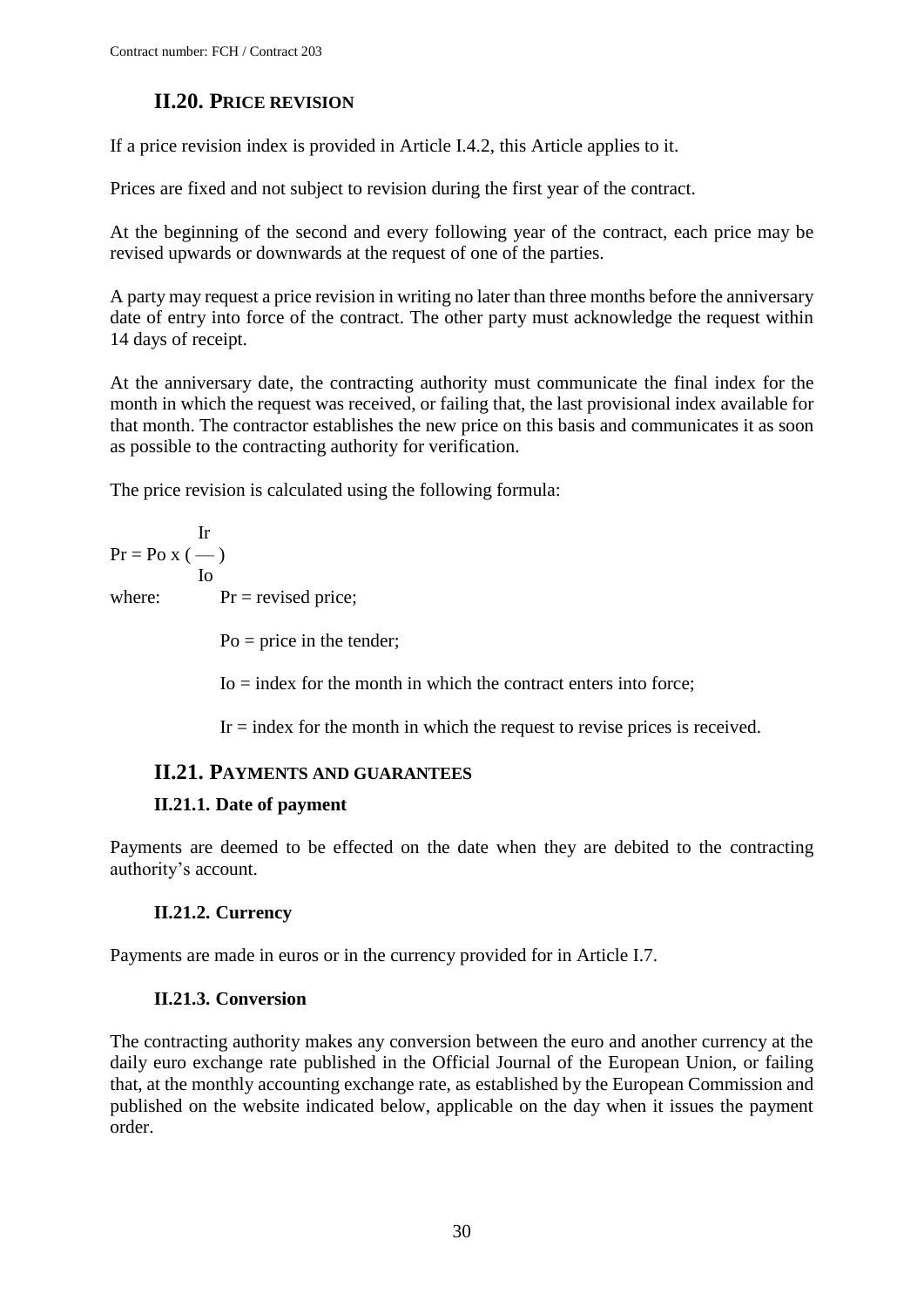The contractor makes any conversion between the euro and another currency at the monthly accounting exchange rate, established by the Commission and published on the website indicated below, applicable on the date of the invoice.

<span id="page-30-0"></span>[http://ec.europa.eu/budget/contracts\\_grants/info\\_contracts/inforeuro/inforeuro\\_en.cfm](http://ec.europa.eu/budget/contracts_grants/info_contracts/inforeuro/inforeuro_en.cfm)

### **II.21.4. Costs of transfer**

The costs of the transfer are borne as follows:

- (a) the contracting authority bears the costs of dispatch charged by its bank;
- (b) the contractor bears the costs of receipt charged by its bank;
- (c) the party causing repetition of the transfer bears the costs for repeated transfer.

### **II.21.5. Pre-financing, performance and money retention guarantees**

<span id="page-30-1"></span>If, as provided for in Articles I.5 or I.6*,* a financial guarantee is required for the payment of prefinancing, as performance guarantee or as retention money guarantee, it must fulfil the following conditions:

- (a) the financial guarantee is provided by a bank or a financial institution approved by the contracting authority or, at the request of the contractor and with the agreement of the contracting authority, by a third party;
- (b) the guarantor stands as first-call guarantor and does not require the contracting authority to have recourse against the principal debtor (the contractor).

The contractor bears the cost of providing such guarantee.

Pre-financing guarantees must remain in force until the pre-financing is cleared against interim payments or payment of the balance. Where the payment of the balance takes the form of a debit note, the pre-financing guarantee must remain in force for three months after the debit note is sent to the contractor. The contracting authority must release the guarantee within the following month.

Performance guarantees cover compliance with substantial contractual obligations until the contracting authority has given its final approval for the service. The performance guarantee must not exceed 10 % of the total price of the contract. The contracting authority must release the guarantee fully after final approval of the service, as provided for in the contract.

Retention money guarantees cover full delivery of the service in accordance with the contract including during the contract liability period and until its final approval by the contracting authority. The retention money guarantee must not exceed 10 % of the total price of the contract. The contracting authority must release the guarantee after the expiry of the contract liability period as provided for in the contract.

The contracting authority must not request a retention money guarantee where it has requested a performance guarantee.

### **II.21.6. Interim payments and payment of the balance**

<span id="page-30-2"></span>The contractor (or leader in the case of a joint tender) must send an invoice for interim payment, as provided for in Article I.5 or in the tender specifications.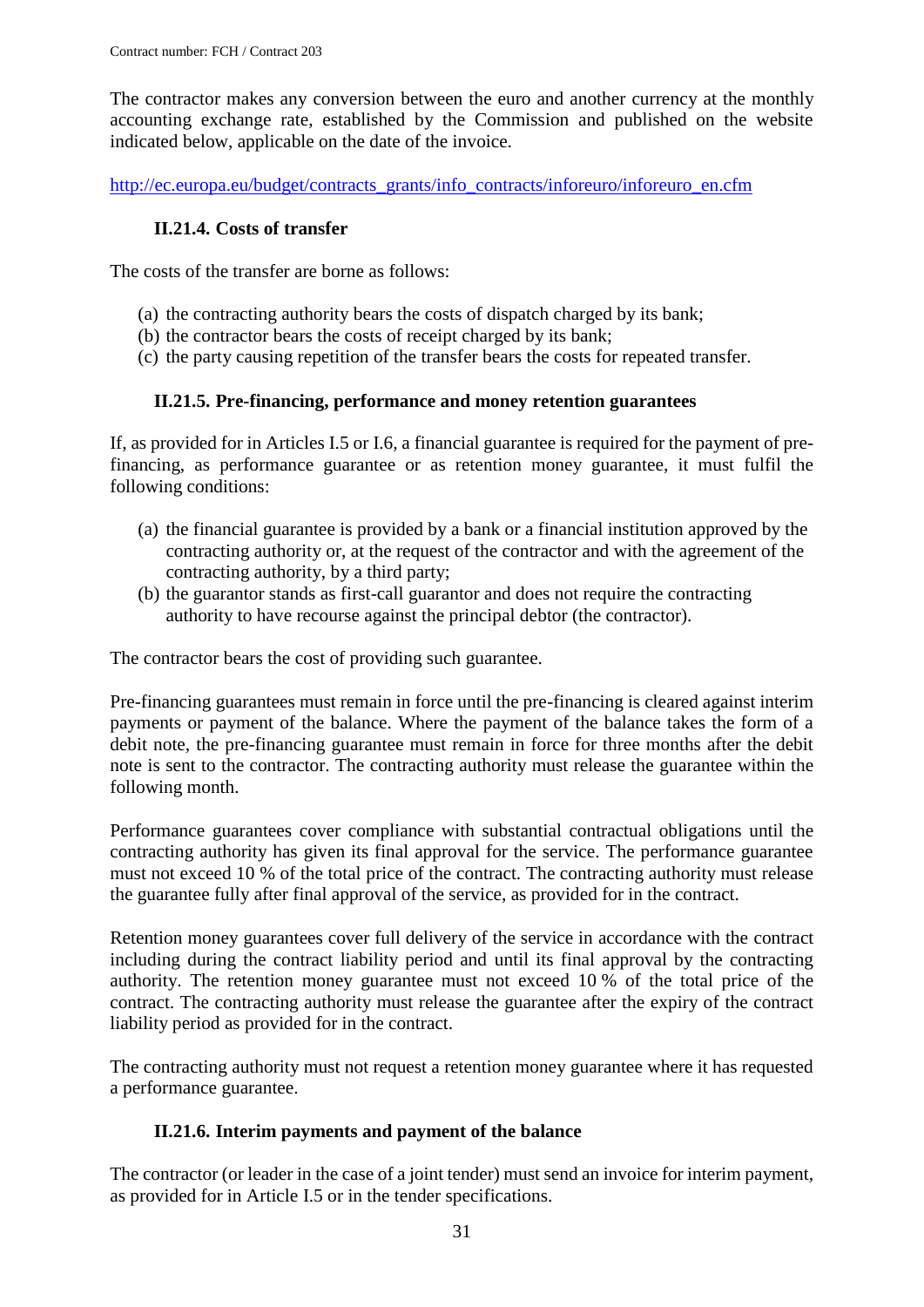The contractor (or leader in the case of a joint tender) must send an invoice for payment of the balance within 60 days of the end of the period of provision of the services, as provided for in Article I.5 or in the tender specifications.

Payment of the invoice and approval of documents does not imply recognition of the regularity, authenticity, completeness and correctness of the declarations and information they contain.

<span id="page-31-0"></span>Payment of the balance may take the form of recovery.

### **II.21.7. Suspension of the time allowed for payment**

The contracting authority may suspend the payment periods specified in Article I.5 at any time by *notifying* the contractor (or leader in the case of a joint tender) that its invoice cannot be processed. The reasons the contracting authority may cite for not being able to process an invoice are:

- (a) because it does not comply with the contract;
- (b) because the contractor has not produced the appropriate documents or deliverables; or
- (c) because the contracting authority has observations on the documents or deliverables submitted with the invoice.

The contracting authority must *notify* the contractor (or leader in the case of joint tender) as soon as possible of any such suspension, giving the reasons for it.

Suspension takes effect on the date the contracting authority sends the *notification*. The remaining payment period resumes from the date on which the requested information or revised documents are received or the necessary further verification, including on-the-spot checks, is carried out. Where the suspension period exceeds two months, the contractor (or leader in the case of a joint tender) may request the contracting authority to justify the continued suspension.

Where the payment periods have been suspended following rejection of a document referred to in the first paragraph of this Article and the new document produced is also rejected, the contracting authority reserves the right to terminate the contract in accordance with Article II.18.1(c)*.*

### **II.21.8. Interest on late payment**

<span id="page-31-1"></span>On expiry of the payment periods specified in Article I.5, the contractor (or leader in the case of a joint tender) is entitled to interest on late payment at the rate applied by the European Central Bank for its main refinancing operations in euros (the reference rate) plus eight points. The reference rate is the rate in force, as published in the C series of the *Official Journal of the European Union,* on the first day of the month in which the payment period ends.

Suspension of the payment period as provided for in Article II.21.7 is not considered as giving rise to late payment.

Interest on late payment covers the period running from the day following the due date for payment up to and including the date of payment as defined in Article II.21.1.

However, when the calculated interest is EUR 200 or less, it must be paid to the contractor (or leader in the case of a joint tender) only if it requests it within two months of receiving late payment.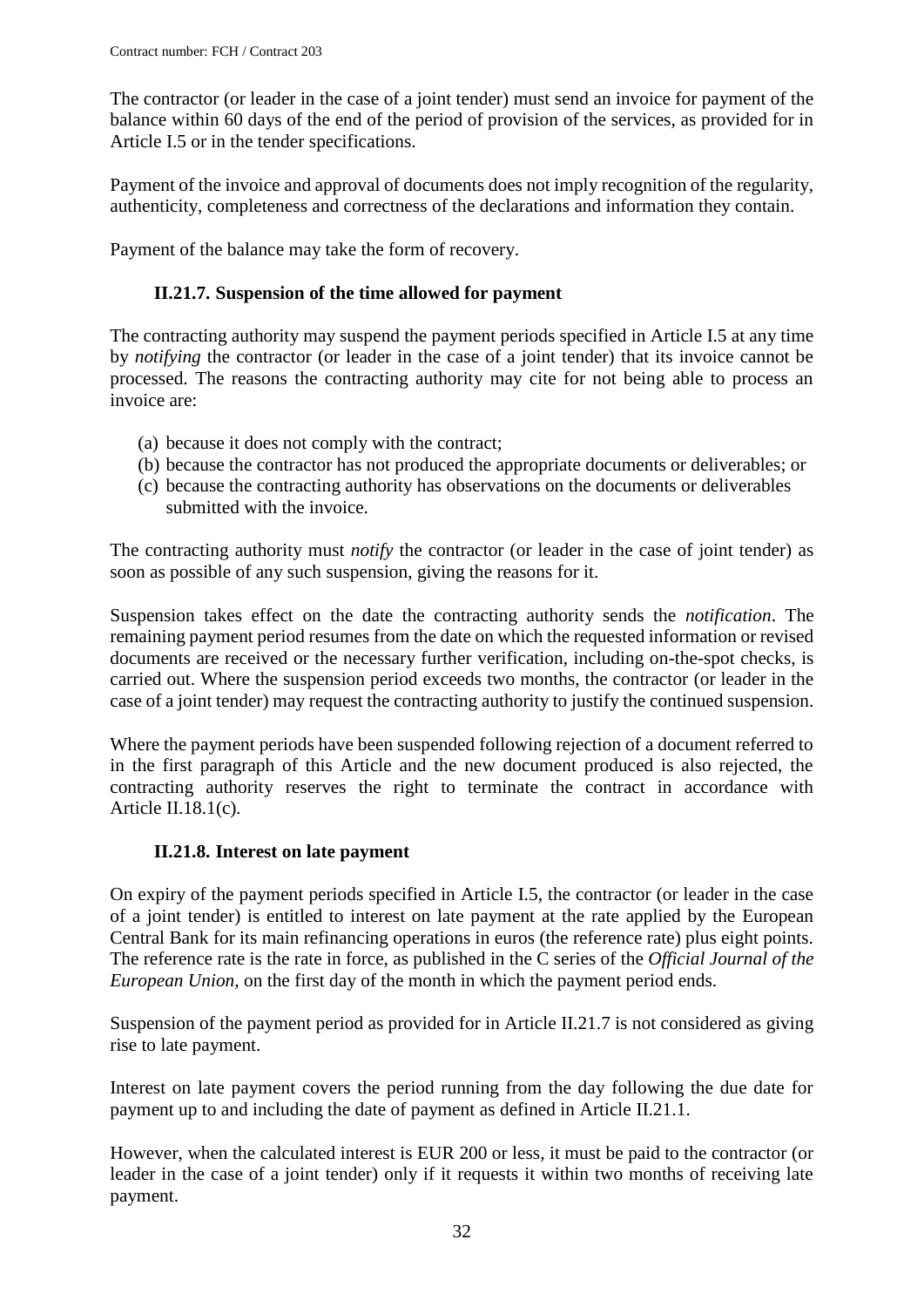# **II.22. REIMBURSEMENTS**

- <span id="page-32-0"></span>**II.22.1** If provided for in the special conditions or in the tender specifications, the contracting authority must reimburse expenses directly connected with the provision of the services either when the contractor provides it with supporting documents or on the basis of flat rates.
- **II.22.2** The contracting authority reimburses travel and subsistence expenses on the basis of the shortest itinerary and the minimum number of nights necessary for overnight stay at the destination.

**II.22.3** The contracting authority reimburses travel expenses as follows:

- (a) travel by air: up to the maximum cost of an economy class ticket at the time of the reservation;
- (b) travel by boat or rail: up to the maximum cost of a first class ticket;
- (c) travel by car: at the rate of one first class rail ticket for the same journey and on the same day;

In addition, the contracting authority reimburses travel outside Union territory if it has given its prior written approval for the expenses.

- **II.22.4** The contracting authority reimburses subsistence expenses on the basis of a daily subsistence allowance as follows:
	- (a) for journeys of less than 200 km for a return trip, no subsistence allowance is payable;
	- (b) the daily subsistence allowance is payable only on receipt of supporting documents proving that the person concerned was present at the destination;
	- (c) the daily subsistence allowance takes the form of a flat-rate payment to cover all subsistence expenses, including meals, local transport including transport to and from the airport or station, insurance and sundries;
	- (d) the daily subsistence allowance is reimbursed at the flat rates specified in Article I.4.3;
	- (e) accommodation is reimbursed on receipt of supporting documents proving the necessary overnight stay at the destination, up to the flat-rate ceilings specified in Article I.4.3.
- **II.22.5** The contracting authority reimburses the cost of shipment of equipment or unaccompanied luggage if it has given prior written approval for the expense.

# **II.23. RECOVERY**

<span id="page-32-1"></span>**II.23.1** If an amount is to be recovered under the terms of the contract, the contractor must repay the contracting authority the amount in question.

### **II.23.2. Recovery procedure**

<span id="page-32-2"></span>Before recovery, the contracting authority must *formally notify* the contractor of its intention to recover the amount it claims, specifying the amount due and the reasons for recovery and inviting the contractor to make any observations within 30 days of receipt.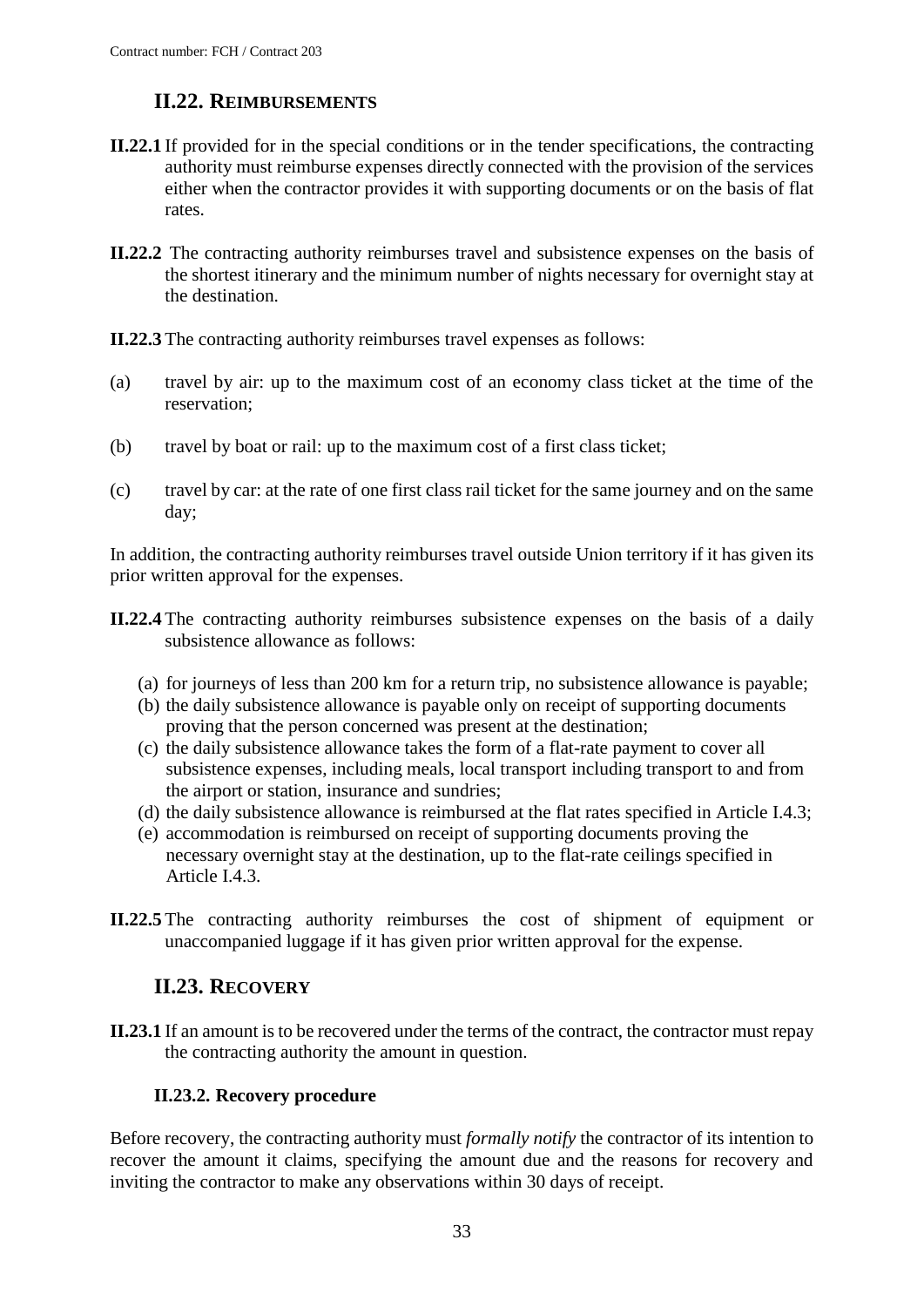If no observations have been submitted or if, despite the observations submitted, the contracting authority decides to pursue the recovery procedure, it must confirm recovery by *formally notifying* a debit note to the contractor, specifying the date of payment. The contractor must pay in accordance with the provisions specified in the debit note.

If the contractor does not pay by the due date, the contracting authority may, after informing the contractor in writing, recover the amounts due:

- (a) by offsetting them against any amounts owed to the contractor by the FCH 2 JU, the Union or by the European Atomic Energy Community;
- (b) by calling in a financial guarantee if the contractor has submitted one to the contracting authority;
- (c) by taking legal action.

### **II.23.3. Interest on late payment**

<span id="page-33-0"></span>If the contractor does not honour the obligation to pay the amount due by the date set by the contracting authority in the debit note, the amount due bears interest at the rate indicated in Article II.21.8. Interest on late payments will cover the period starting on the day after the due date for payment and ending on the date when the contracting authority receives the full amount owed.

Any partial payment is first entered against charges and interest on late payment and then against the principal amount.

#### **II.23.4. Recovery rules in the case of joint tender**

<span id="page-33-1"></span>If the contract is signed by a group (joint tender), the group is jointly and severally liable under the conditions set out in Article II.6 (liability). The contracting authority first claims the full amount to the leader of the group.

If the leader does not pay by the due date and if the amount cannot be offset in accordance with Article II.23.2 (a), the contracting authority may claim the full amount to any other member of the group by *notifying* the debit note already sent to the leader under Article II.23.2.

# **II.24. CHECKS AND AUDITS**

<span id="page-33-2"></span>**II.24.1** The contracting authority and the European Anti-Fraud Office may check or require an audit on the *performance of the contract*. This may be carried out either by OLAF's own staff or by any outside body authorised to do so on its behalf.

Such checks and audits may be initiated at any moment during the *performance of the contract* and up to five years starting from the payment of the balance.

The audit procedure is initiated on the date of receipt of the relevant letter sent by the contracting authority. Audits are carried out on a confidential basis.

**II.24.2** The contractor must keep all original documents stored on any appropriate medium, including digitised originals if authorised under national law, for a period of five years starting from the payment of the balance.